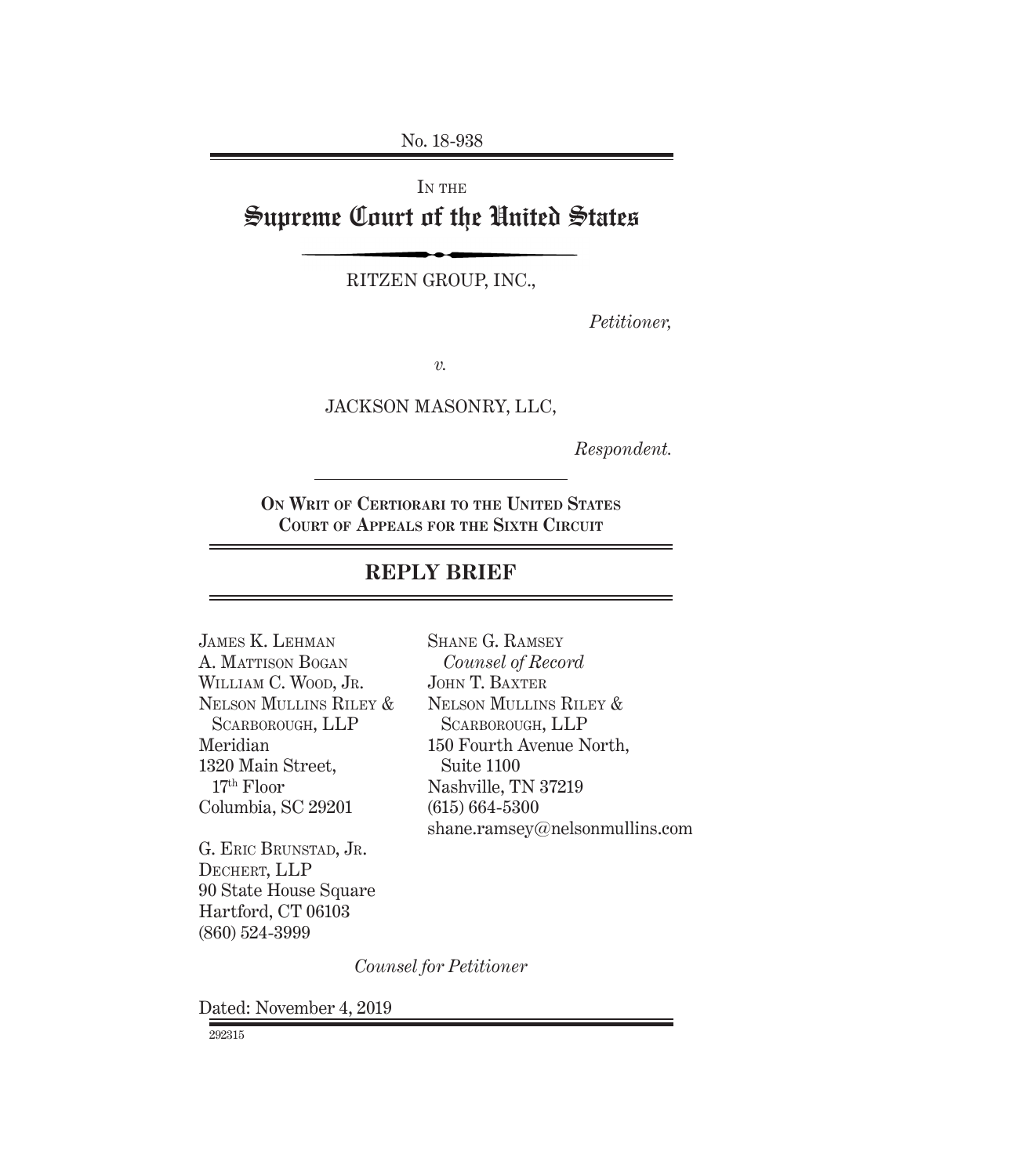## **TABLE OF CONTENTS**

|    |                 |                                                                                                            | Page |
|----|-----------------|------------------------------------------------------------------------------------------------------------|------|
|    |                 | TABLE OF CONTENTSi                                                                                         |      |
|    |                 | TABLE OF CITED AUTHORITIES  ii                                                                             |      |
|    |                 |                                                                                                            |      |
| I. |                 | Jackson and Its Amici Misconstrue<br>the <i>Bullard</i> Finality Standard $\ldots$ 4                       |      |
| П. |                 | The Majority Rule Rests on a Procedural                                                                    |      |
|    |                 | III. The Permanent-Injunction Analogy Fails11                                                              |      |
|    | А.              | Orders Denying Stay Relief Are<br>Not Analogous to Orders Denying<br>Permanent Injunctive Relief 11        |      |
|    | $\rm R_{\cdot}$ | Even if Stay-Relief Denials Are<br>Analogous to Injunctions, That Does<br>Not Mean Such Orders Are Final13 |      |
|    |                 | IV. Jackson and Its Amici Rely on Invalid<br>Arguments Against the Single-Appeal                           |      |
| V. |                 | Treating the Denial Order as<br>Interlocutory Will Benefit, Not Harm, the<br>Bankruptcy System 18          |      |
|    |                 | VI. Ritzen's Claim Remains Viable 20                                                                       |      |
|    |                 |                                                                                                            |      |

*i*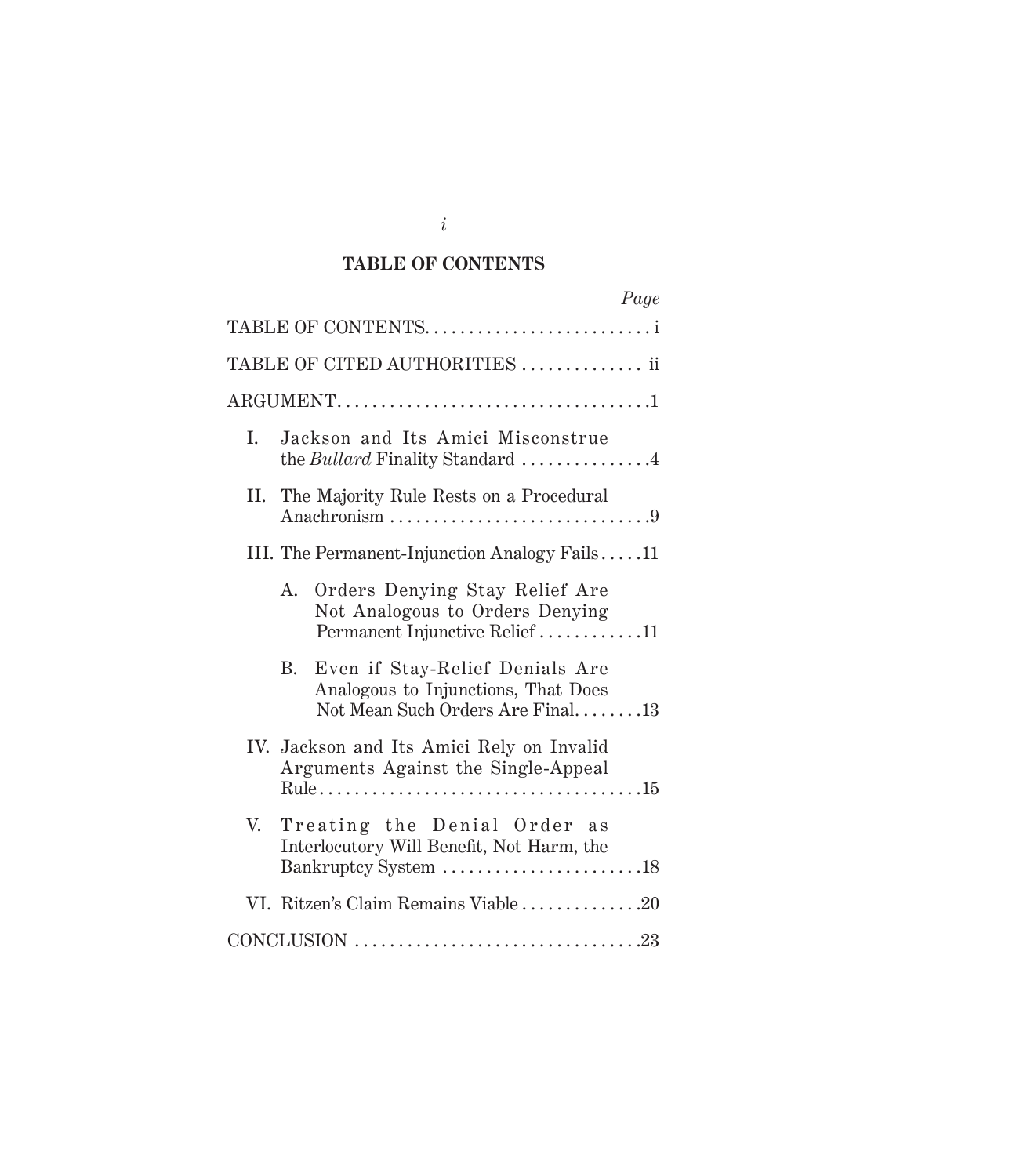## **TABLE OF CITED AUTHORITIES**

## **Cases**

| Aetna Life Ins. Co. v. Leimer (In re Leimer),                                       |
|-------------------------------------------------------------------------------------|
| Balt. Contractors, Inc. v. Bodinger,                                                |
| Bullard v. Blue Hills Bank,                                                         |
| Bullard v. Hyde Park Savings Bank (In re<br>Bullard),                               |
| Carson v. Am. Brands, Inc.,                                                         |
| Caterpillar Inc. v. Lewis,                                                          |
| Crocker Nat'l Bank v. Am. Mariner Indus., Inc.<br>(In re Am. Mariner Indus., Inc.), |
| Dig. Equip. Corp. v. Desktop Direct, Inc.,                                          |
| DiPierro v. Taddeo (In re Taddeo),                                                  |
| Gulfstream Aerospace Corp. v.<br>Mayacamas Corp.,                                   |

*ii*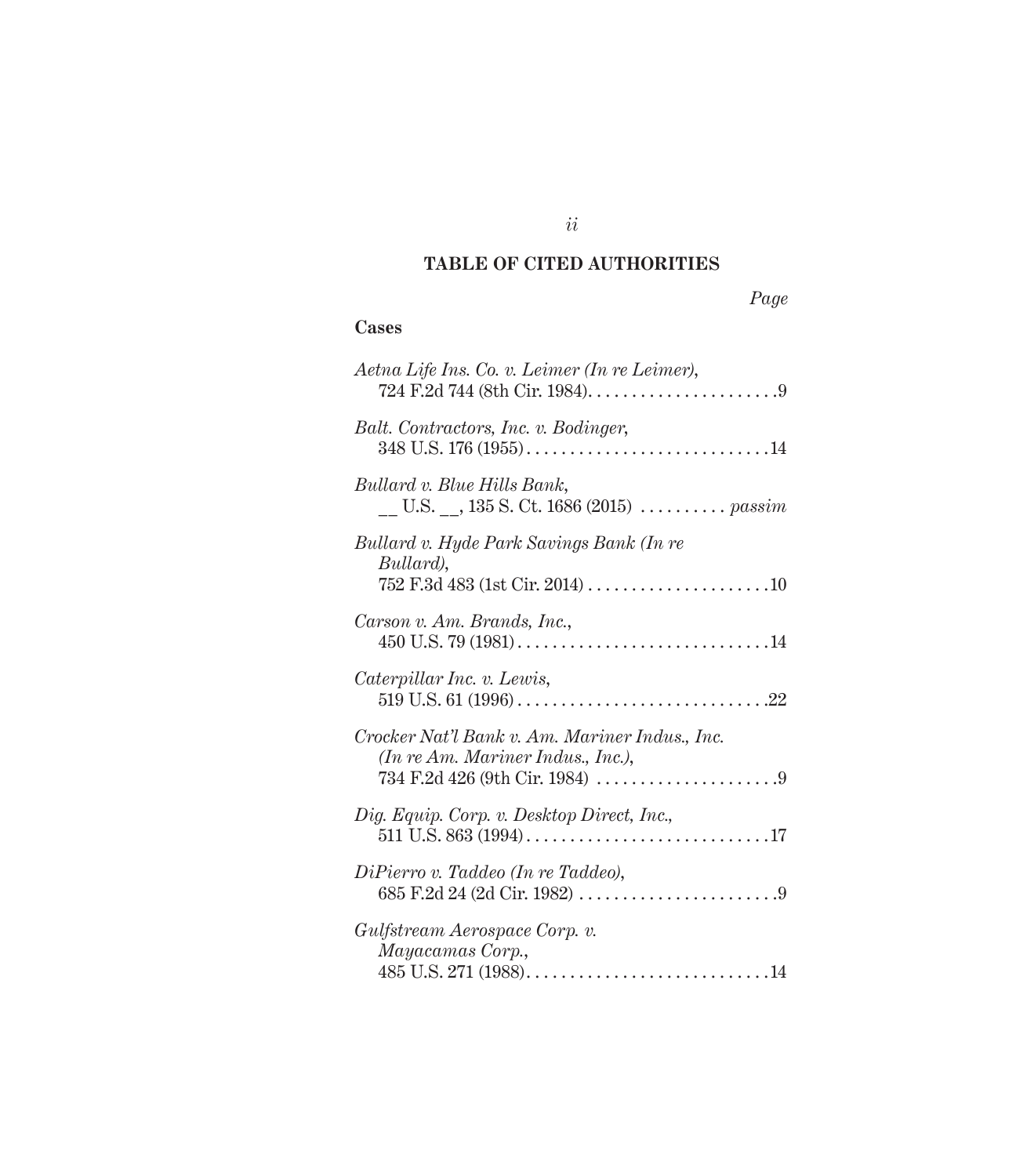| Page                                                           |
|----------------------------------------------------------------|
| Grundy Nat'l Bank v. Tandem Mining Corp.,                      |
| Howard Delivery Serv., Inc. v.<br>Zurich Am. Ins. Co.          |
| In re Derosa-Grund,<br>567 B.R. 773 (Bankr. S.D. Tex. 2017). 7 |
| In re Durability, Inc.,                                        |
| In re Fontainebleau Las Vegas Holdings, LLC,                   |
| In re Saco Local Dev. Corp.,                                   |
| In re Segal,<br>527 B.R. 85 (Bankr. E.D.N.Y. 2015). 7          |
| Katchen v. Landy,                                              |
| Lockhart v. United States,                                     |
| Lockwood v. Snookies, Inc.,                                    |
| Moxley v. Comer (In re Comer),                                 |

# *iii*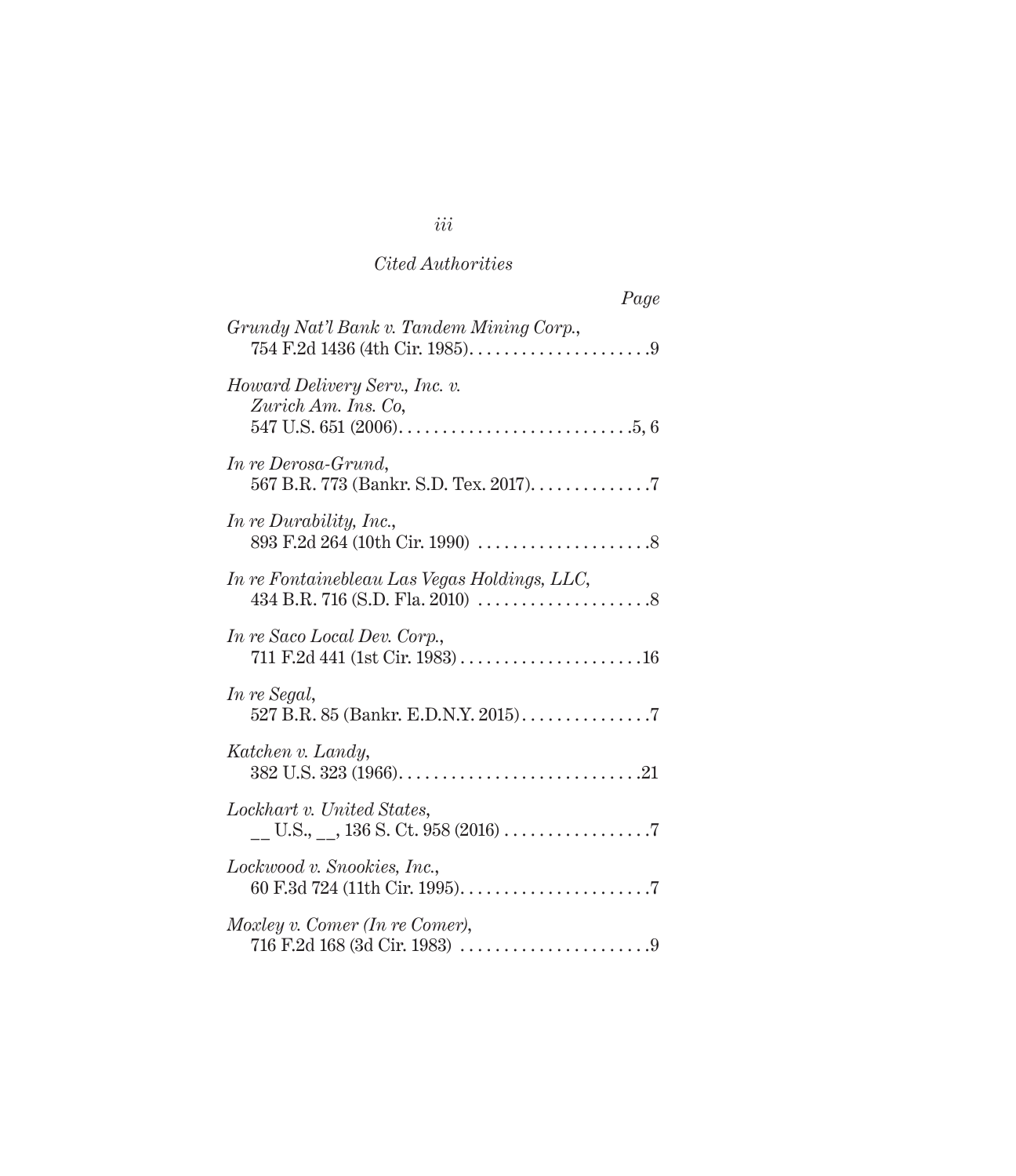| Page                                                            |
|-----------------------------------------------------------------|
| Olberding v. Ill. Cent. R.R. Co.,                               |
| Pinpoint IT Servs., LLC v.<br>Rivera (In re Atlas Export Corp), |
| Save Power Ltd. v. Syntek Fin. Corp.,                           |
| Spitz v. Nitschke,                                              |
| State of Nebraska v. Strong (In re Strong),                     |
| Stewart Org., Inc. v. Ricoh Corp.,                              |
| Storage Equities, Inc. v. Delisle,                              |
| Tincher v. Piasecki,                                            |
| Walters v. Nat'l Ass'n of Radiation Survivors,                  |
| <b>Statutes and Other Authorities</b>                           |
|                                                                 |
|                                                                 |

# *iv*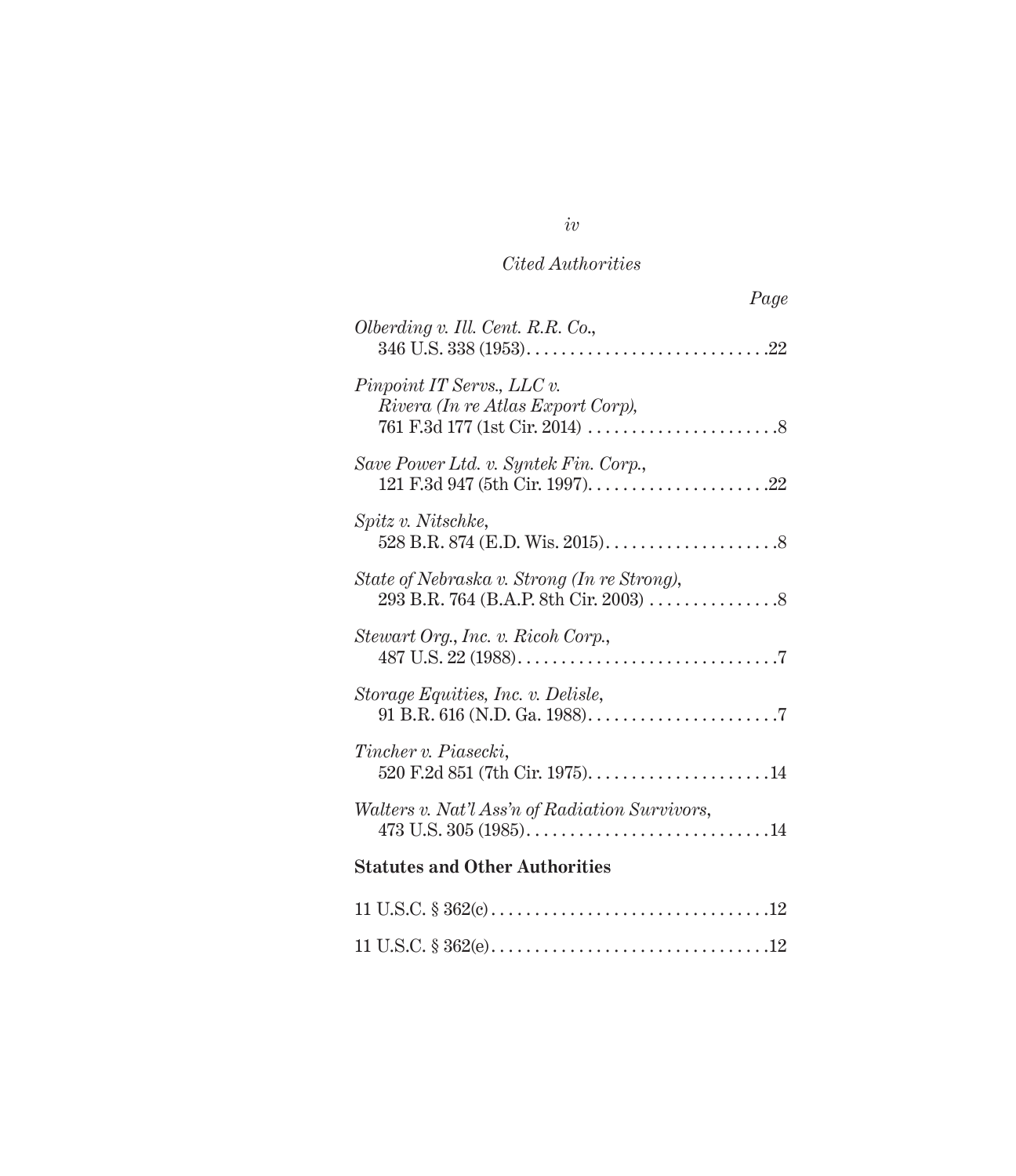| Page                                                                                             |
|--------------------------------------------------------------------------------------------------|
|                                                                                                  |
|                                                                                                  |
|                                                                                                  |
|                                                                                                  |
|                                                                                                  |
|                                                                                                  |
|                                                                                                  |
|                                                                                                  |
|                                                                                                  |
|                                                                                                  |
|                                                                                                  |
|                                                                                                  |
| 28 U.S.C. $$ 157(b)(2)(N) \dots$                                                                 |
|                                                                                                  |
|                                                                                                  |
| $28 \text{ U.S.C. } \S~362(a)(1) \ldots \ldots \ldots \ldots \ldots \ldots \ldots \ldots \ldots$ |
|                                                                                                  |
|                                                                                                  |

*v*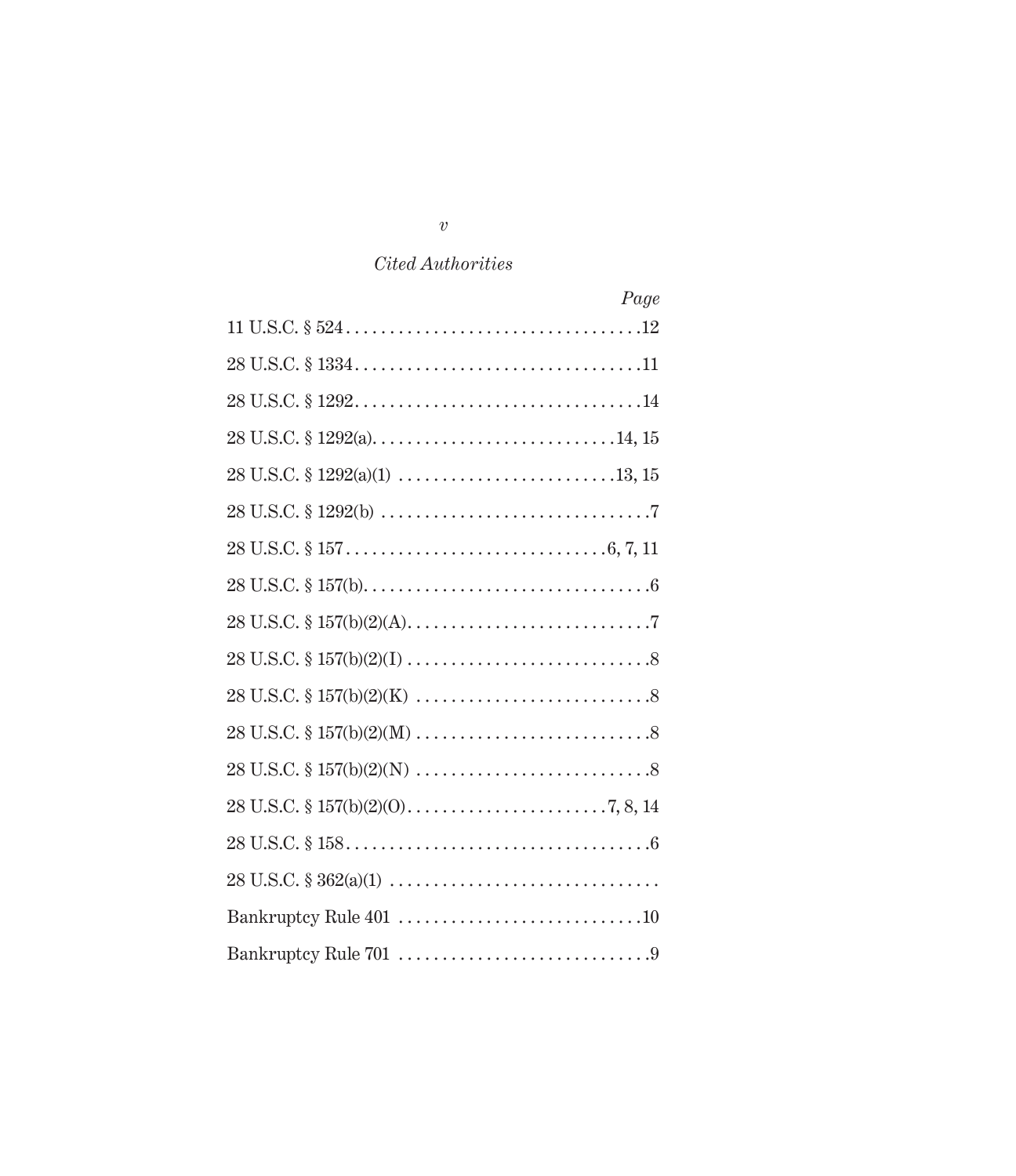| Page                                                                                                                                                                                                                                                    |
|---------------------------------------------------------------------------------------------------------------------------------------------------------------------------------------------------------------------------------------------------------|
|                                                                                                                                                                                                                                                         |
|                                                                                                                                                                                                                                                         |
| Fed. R. Bankr. P. 8002(d) 13                                                                                                                                                                                                                            |
| Fed. R. Bankr. P. 8002(d)(2)13                                                                                                                                                                                                                          |
|                                                                                                                                                                                                                                                         |
|                                                                                                                                                                                                                                                         |
| 1 Collier on Bankruptcy 1 5.08[1][b] (16th ed. 2014)6                                                                                                                                                                                                   |
| 11A Charles Alan Wright & Arthur R. Miller, Federal<br>Practice and Procedure $\S 2948$ (3d ed. 2019)13                                                                                                                                                 |
| Frank R. Kennedy, Automatic Stays<br>under the New Bankruptcy Law,                                                                                                                                                                                      |
| Robert J. Duffy, The Changing Profile of Large<br>Chapter 11 Cases, FTI Consulting 1 (Oct. 9, 2019,<br>7:08 PM), https://www.fticonsulting.com/~/<br>media/Files/us-files/insights/articles/the-<br>changing-profile-of-large-chapter-11-cases.pdf $19$ |
| Robyn B. Sokol et al., Appealing Positions:<br>Everything You Need to Know About Appeals, Am.<br>Bankr. Inst., 032117 ABI-CLE 45 (Mar. 21, 2017). .19                                                                                                   |

# *vi*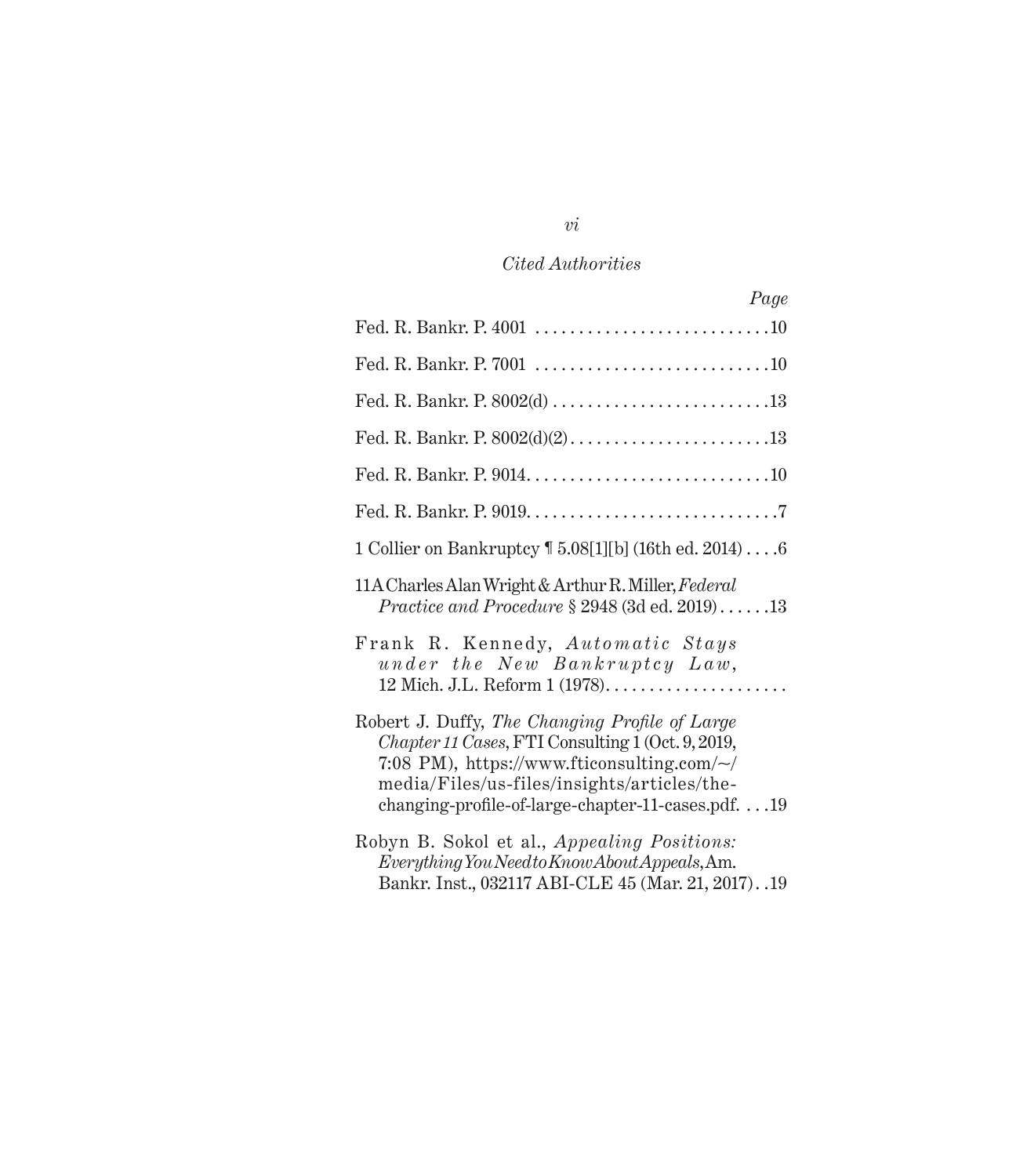#### **ARGUMENT**

Respondent Jackson concedes that the effect of the order denying stay relief in this case was to compel the litigation of Ritzen's breach-of-contract claim in the Bankruptcy Court, rather than the state court where the matter had been pending. *See* Resp. Br. 13. Jackson does not deny that, ordinarily, orders denying relief that merely determine where the parties will litigate a dispute are not final. Rather, Jackson argues for a special rule in bankruptcy, claiming that the order here was final "because it conclusively resolved the parties' dispute regarding the stay relief proceeding." Resp. Br. 1. But the Court rejected a substantially identical argument in *Bullard v. Blue Hills Bank*, \_\_ U.S. \_\_, 135 S. Ct. 1686 (2015) and should likewise reject Jackson's argument here. As the Court explained in *Bullard*, the test is not whether an order resolves a discrete proceeding *per se*, but rather whether, taking into account the relevant bankruptcy process in question, the order "alters the status quo and fixes the rights and obligations of the parties." *Bullard*, 135 S. Ct. at 1692. Applying that standard here, the stayrelief order was not final because it merely maintained the status quo and did not fix any party's substantive rights and obligations.

Seeking to avoid this conclusion, Jackson attempts to recast the *Bullard* finality standard as an inquiry into whether an order "allows the bankruptcy to move forward and alters the legal relationship between the parties, or otherwise has significant consequences." Resp. Br. 1. But that is not the standard this Court established. Moreover, the standard Jackson offers cannot be right because, if applied to the facts of *Bullard*, it would result in a conclusion contrary to the one the Court actually reached.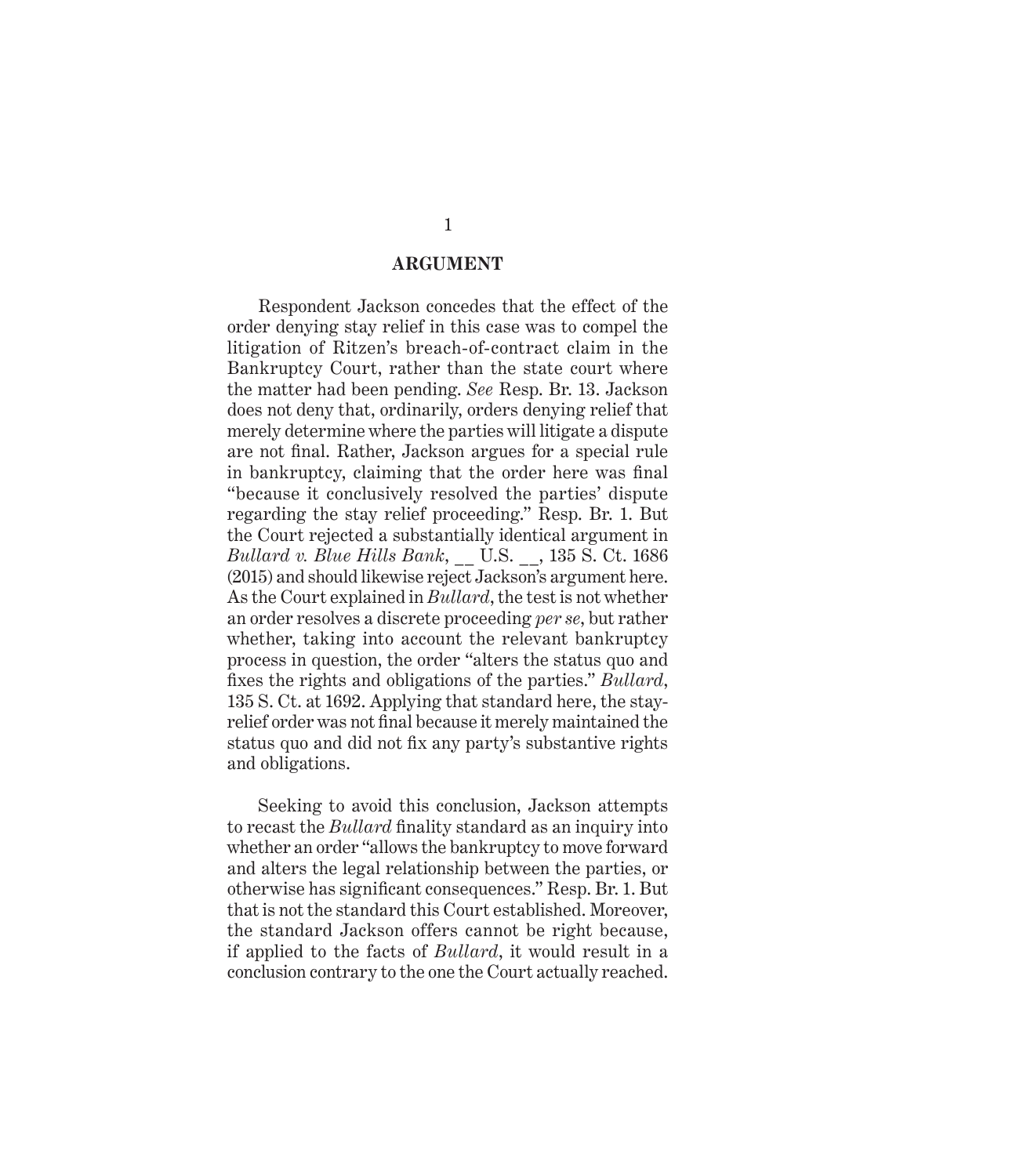Jackson's amici also attempt to recast the *Bullard* standard. The United States contends that the proper approach is to identify the relevant bankruptcy "proceeding," and then ascertain "whether the order effects a 'final' resolution of that 'proceeding.'" U.S. Br. 7–8. The United States asserts that a matter qualifies as a proceeding if it "constitute[s] a 'discrete' procedural unit within the case" that is "'significant'—that is, its resolution must change the 'status quo' and fix 'the rights and obligations of the parties.'" *Id.* at 8. The government concludes that "[a]n order is final if it terminates the relevant proceeding." *Id.* The chief problem with this approach is that it focuses on the nature of the proceeding itself, rather than on the effect of an order disposing of the issue raised in the proceeding. That is also not the correct standard. Among other things, applying it to the circumstances in *Bullard* would again yield a result contrary to the Court's holding.

The National Association of Consumer Bankruptcy Attorneys ("NACBA") similarly focuses on the nature of the relevant proceeding rather than the finality of the particular order. According to the amicus, any order granting or denying stay relief is "final" if such order "fix[es] the rights and obligations of the parties." NACBA Br. 4. Notably absent from this approach is whether the order alters the status quo. As the Court observed in *Bullard*, the status quo in bankruptcy includes the continuation of the automatic stay. *See Bullard*, 135 S. Ct. at 1692. The Denial Order in this case affected only procedural rights—it did not fix any substantive rights and obligations of the parties. Indeed, the Denial Order continued the status quo—it certainly did not alter it. The Denial Order simply determined where Ritzen's claim would be litigated.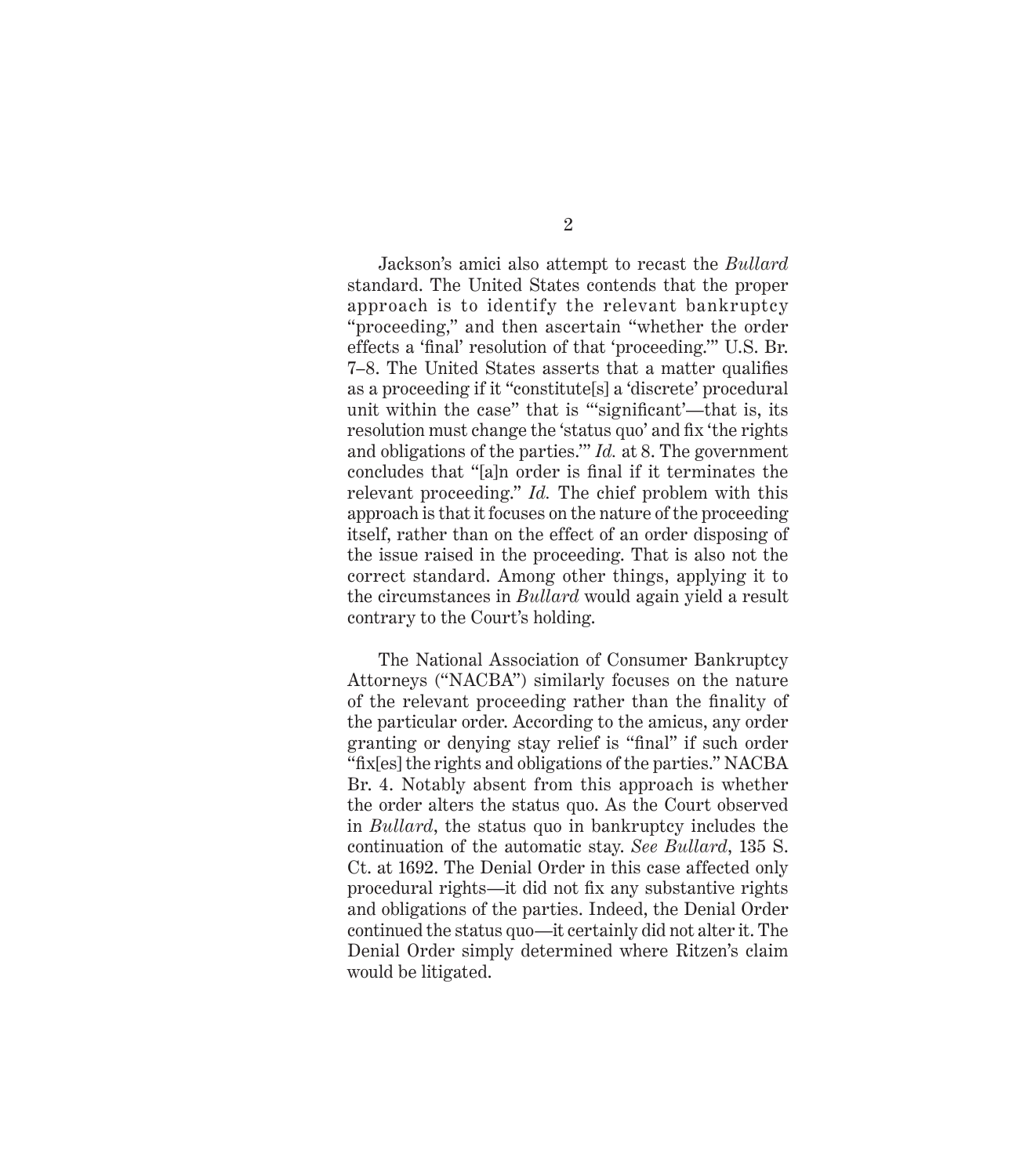Jackson's and its amici's other arguments are similarly unpersuasive. Importantly, Jackson misperceives the role of the automatic stay in the administration of bankruptcy cases, arguing that it constitutes a "building block" of bankruptcy. Resp. Br. 19. But the stay is not a bankruptcy objective like the determination of claims, the confirmation of plans, or the discharge of debts. Rather, it is a utility provision that facilitates these objectives. Considered in context, an order denying stay relief that merely determines where the parties will adjudicate the merits of a claim is not final because it simply permits the adjudication to occur in the bankruptcy forum. The relevant larger process is the claims-adjudication process, and the Denial Order was not final until the conclusion of that process. Moreover, Jackson's contention that the Denial Order does not implicate the bankruptcy claimsadjudication process is the opposite of what it contended below. In the Bankruptcy Court, Jackson argued that Ritzen's motion constituted an informal proof of claim that effectively triggered that very process. As a matter of law and logic, the Denial Order directly implicated the bankruptcy claims-adjudication process because the entire point of the order was to determine where the parties would litigate their dispute.

Ultimately, Jackson and its amici fail to recognize that, regardless of whether stay-relief motions trigger a discrete proceeding within the bankruptcy case, orders denying such relief are not final when they simply determine forum. If deemed final, such orders would facilitate piecemeal appeals—a result the finality requirement is intended to prevent. This Court has consistently recognized that any potential costs arising from delayed appeals are offset by the systemic benefits of avoiding piecemeal appeals. Jackson's and its amici's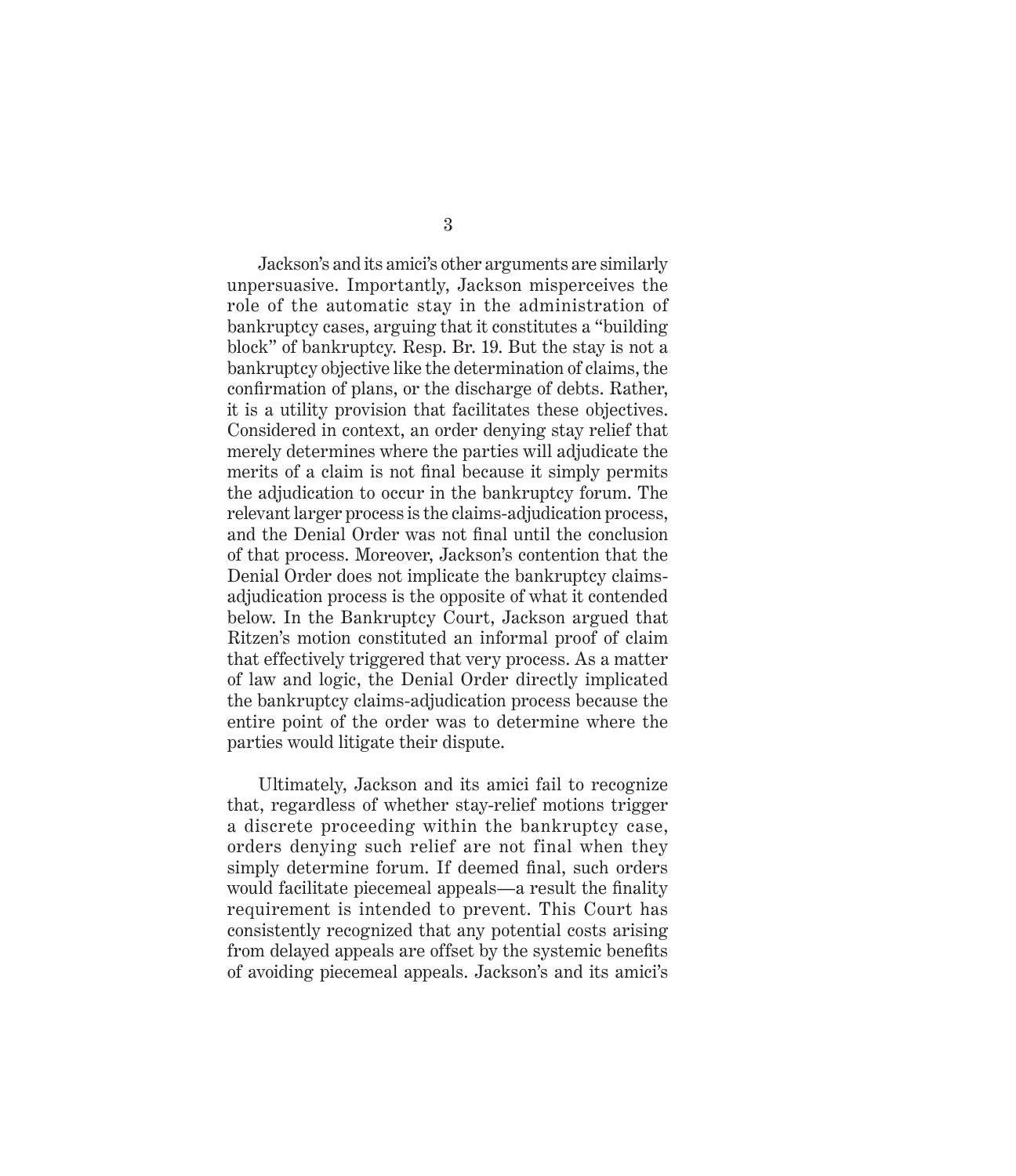arguments unpersuasively challenge that long-standing conclusion, and thus should be rejected.

### **I. Jackson and Its Amici Misconstrue the** *Bullard*  **Finality Standard.**

Jackson and its amici never adequately explain how the stay-relief denial in this case "alter[ed] the status quo and fix[ed] the rights and obligations of the parties," as *Bullard* requires. *Bullard*, 135 S. Ct. at 1692. Instead, they recast the *Bullard* standard—revising its elements. *See, e.g.*, Resp. Br. 2 ("An order is immediately appealable if it finally resolves a discrete dispute within the larger bankruptcy case—i.e., if it allows the bankruptcy to move forward and alters the legal relationships among the parties, or otherwise has significant consequences."); *see also* U.S. Br. 8, 13, 14, 17–18 (defining the *Bullard* standard as whether the order has "significant consequences"); $\cdot$ NACBA. Br. 4 (citing the *Bullard* standard as only requiring that the order "fix[] the rights and obligations

135 S. Ct. at 1692–93.

<sup>1.</sup> The government concedes the relevance of the "status quo" analysis, U.S. Br. 8, but nonetheless focuses primarily on the phrase "significant consequences." This Court's use of "significant consequences" in *Bullard* undercuts the government's use. The Court explained the phrase as follows:

When confirmation is denied *and the case is dismissed as a result,* the consequences are similarly significant. . . . Dismissal lifts the automatic stay . . . .

Denial of confirmation with leave to amend, by contrast, changes little. The automatic stay persists. The parties' rights and obligations remain unsettled.

<sup>. . . &</sup>quot;Final" does not describe this state of affairs.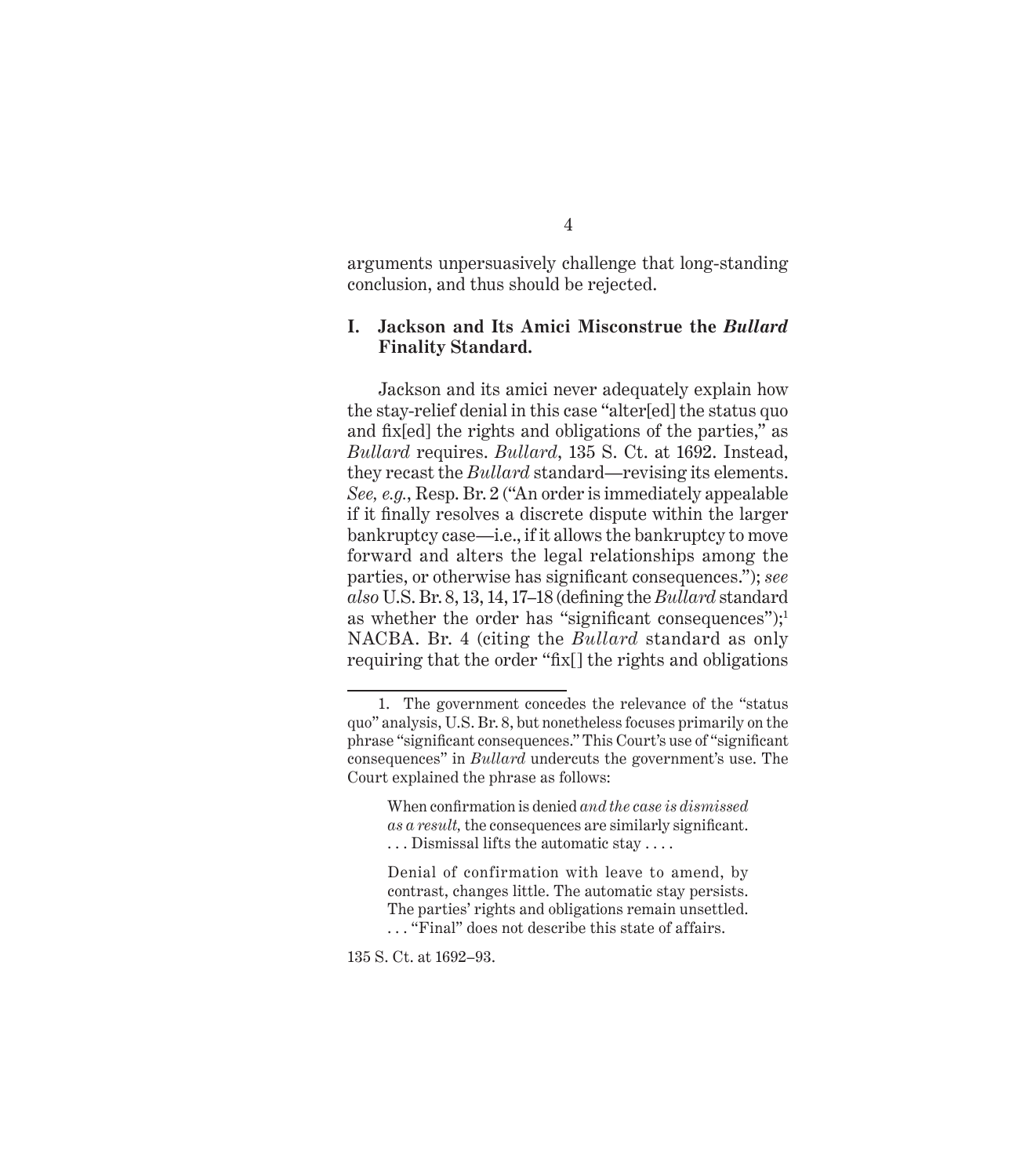of the parties," omitting whether the order also "alters the status quo").

The reason for this is clear: the Denial Order neither altered the status quo nor fixed the rights of the parties. The status quo was left unaltered, as the automatic stay remained in place after its entry,<sup>2</sup> and the court made no ruling on the merits of Ritzen's claim, thereby leaving unfixed the parties' rights and obligations. All the Denial Order resolved was the litigation forum.

Instead of applying the *Bullard* standard as the Court articulated it, Jackson and its amici focus primarily on the particular "proceeding" resolved by the order, specifically whether the proceeding may be said to constitute a "discrete dispute[] within the larger case." *Bullard*, 135 S. Ct. at 1692 (quoting *Howard Delivery Serv., Inc. v. Zurich Am. Ins. Co*, 547 U.S. 651, 657 n.3 (2006)). For example, Jackson argues that "the relevant 'proceeding' is the discrete process of resolving a motion for relief from the automatic stay, which terminates when relief is granted or conclusively denied." Resp. Br. 18. Similarly, the government argues that "[a] 'proceeding' is a discrete and significant dispute within the bankruptcy case, and an order is 'final' if it terminates such a proceeding." U.S. Br. 11; *see also* NACBA Br. 9.

Although the Court in *Bullard* made use of the "discrete dispute" concept as a means to contextualize

<sup>2.</sup> Jackson recasts the "status quo" analysis, arguing, among other things, that stay-relief denial alters the status quo because the creditor "loses its choice of forum." Resp. Br. 24. This is incorrect. The automatic stay *is* the "status quo" as of the petition date. *See Bullard*, 135 S. Ct. at 1693.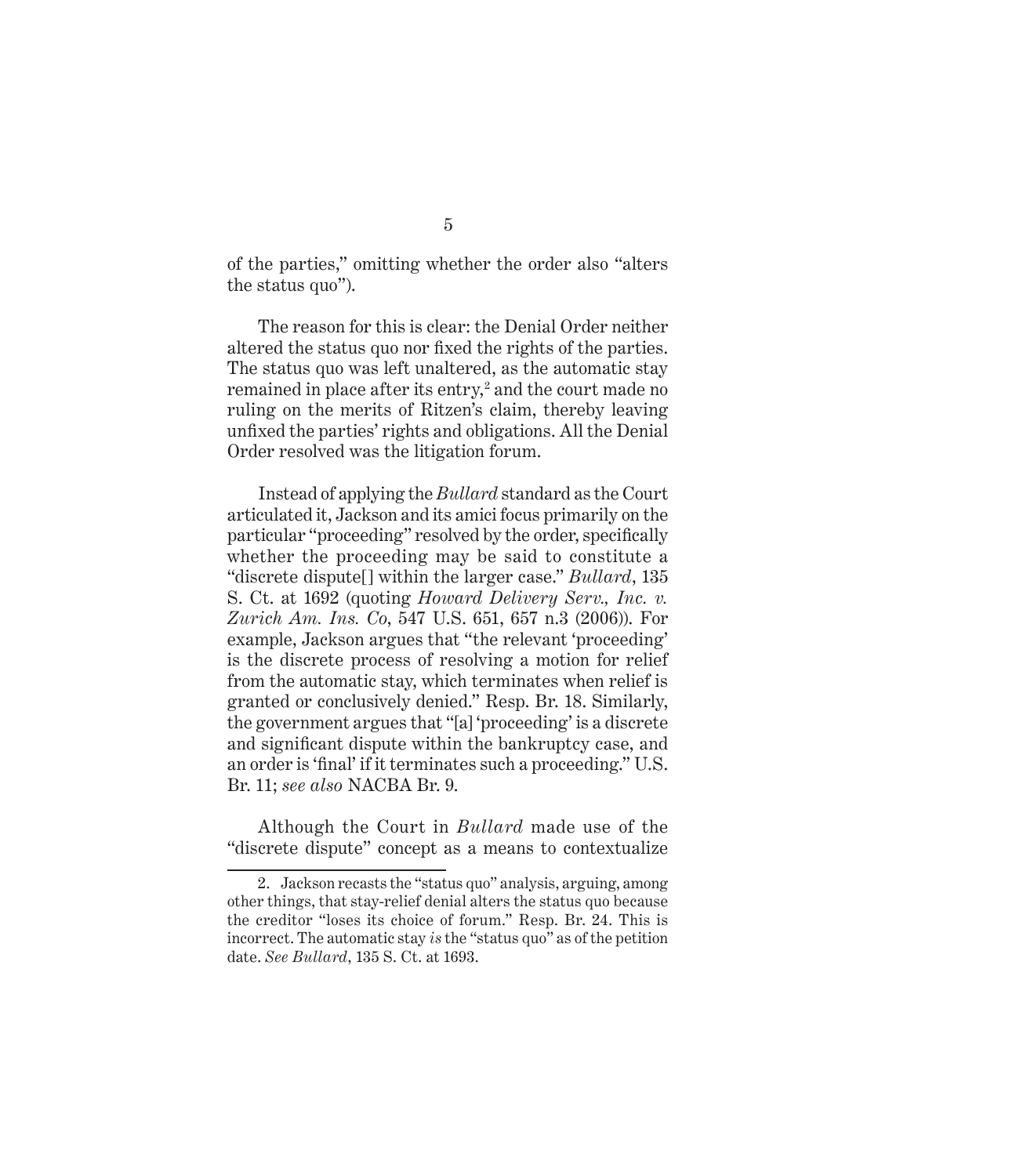its analysis, 135 S. Ct. at 1692 (citing *Howard Delivery Serv., Inc.*, 547 U.S. at 657, n.3), it did so to identify the distinguishing aspect of bankruptcy cases as involving "" an aggregation of individual controversies,' many of which would exist as stand-alone lawsuits but for the bankrupt status of the debtor," *id.* at 1691 (quoting 1 Collier on Bankruptcy ¶ 5.08[1][b], p. 5-42 (16th ed. 2014)). Within this framework, the Court determined that finality rested on whether the order finally concluded the larger confirmation process of which the proceeding in question (consideration of the debtor's preferred plan) was but a part. Jackson and its amici miss this vital consideration.

Viewed in its entirety, the finality standard articulated in *Bullard* is not circumscribed by whether the order in question "finally disposes of a discrete dispute within the larger case," has "significant consequences," or resolves a procedurally defined "proceeding" in some narrow sense. If that were true, every order resolving a contested matter would be immediately appealable, a result expressly rejected in *Bullard*. 135 S. Ct. at 1694. Yet Jackson and its amici argue for a rule that would lead to exactly that result.

In urging their revisionist approach, Jackson and its amici rely on the list of "core proceedings" set out in 28 U.S.C. § 157 as the relevant benchmark for determining what proceedings result in final orders.<sup>3</sup> But numerous

<sup>3.</sup> To the extent Jackson, its amici, and the Sixth Circuit interpret section 158's citation to section 157 as applying to the list of core proceedings in 157(b), such interpretation violates the "rule of the last antecedent." The relevant language of section 158 reads: "The district courts of the United States shall have jurisdiction to hear appeals (1) from final judgments, orders, and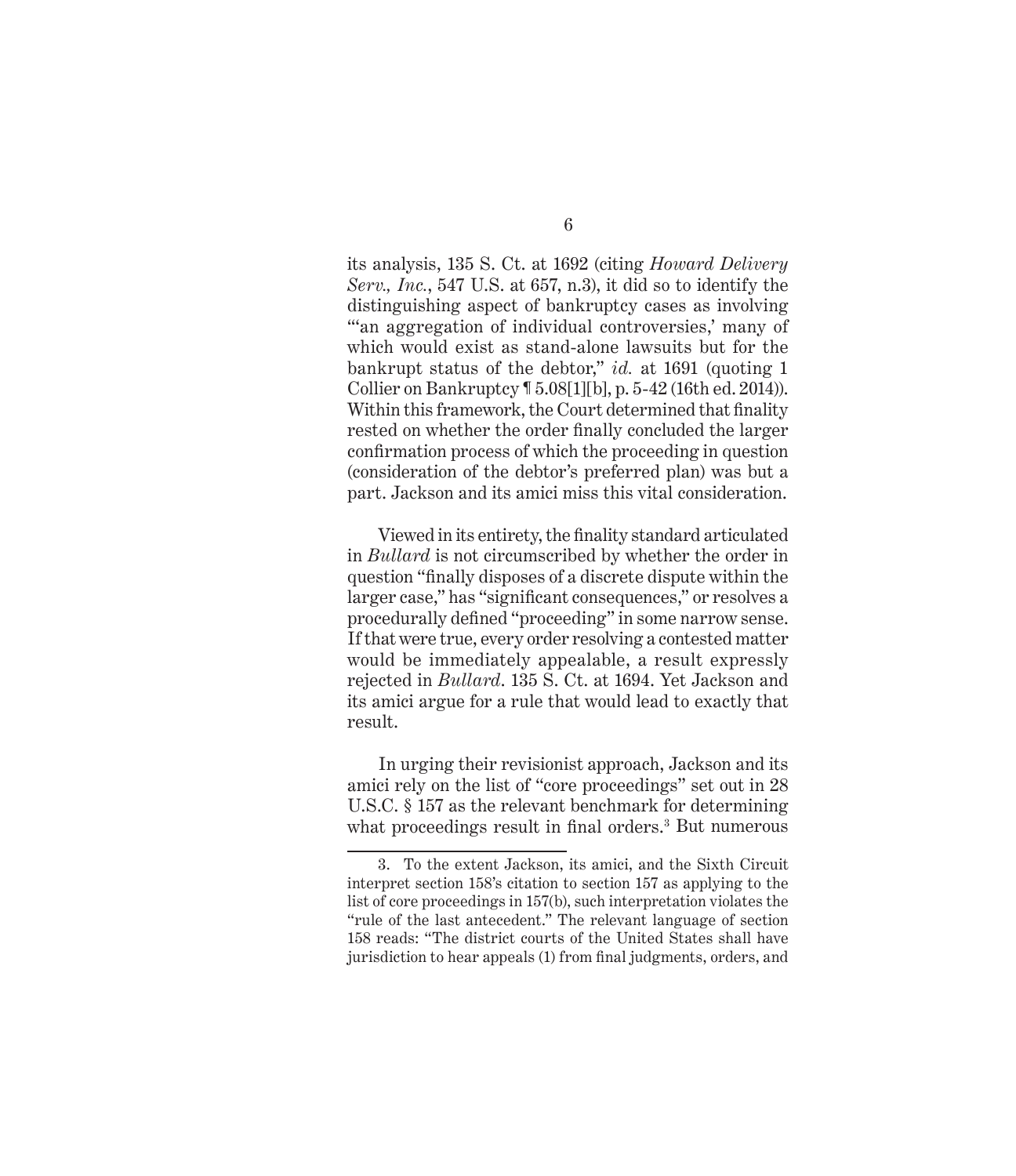"core proceedings" are resolved by orders that are plainly not final. Most relevant here, motions to dismiss a bankruptcy case are "core proceedings" under section 157(b)(2)(A) and (O). *See, e.g.*, *In re Segal*, 527 B.R. 85, 88 (Bankr. E.D.N.Y. 2015) (recognizing debtor's motion to dismiss his case as a "core proceeding"). As the court below effectively conceded, an order denying a motion to dismiss would not be immediately appealable, *see* Pet. App. 16a, but under Jackson's test it would be because it would resolve a procedurally defined "core proceeding."<sup>4</sup>

4. Other core proceedings are resolved through nonfinal motions. For example, motions to transfer venue are core proceedings under section 157(b)(2)(A) and (O). *See, e.g.*, *Storage Equities, Inc. v. Delisle*, 91 B.R. 616, 618 (N.D. Ga. 1988). Yet, orders granting or denying venue-transfer motions are not immediately appealable. *See, e.g., Stewart Org.*, *Inc. v. Ricoh Corp.*, 487 U.S. 22, 25 (1988) (considering venue-transfer denial via interlocutory appeal under section 1292(b)).

A motion to approve a settlement under Bankruptcy Rule 9019 is a core proceeding under section 157(b)(2)(A). *See, e.g.*, *In re Derosa-Grund*, 567 B.R. 773, 781 (Bankr. S.D. Tex. 2017). But whether such an order is final depends on whether the relief is granted or denied. *See, e.g.*, *Lockwood v. Snookies, Inc.*, 60 F.3d 724, 726 (11th Cir. 1995) (holding that approval of settlement was final but denial was interlocutory).

decrees . . . of bankruptcy judges entered in cases and proceedings referred to the bankruptcy judges under section 157 of this title." The rule of the last antecedent establishes that "a limiting clause or phrase . . . should ordinarily be read as modifying only the noun or phrase that it immediately follows." *Lockhart v. United States*, \_\_ U.S. \_\_, 136 S. Ct. 958, 962 (2016). Under this rule, the phrase "under section 157" modifies the language "referred to the bankruptcy judges" and not "proceedings." Accordingly, the phrase points to the general referral language of section 157, not the list of core proceedings.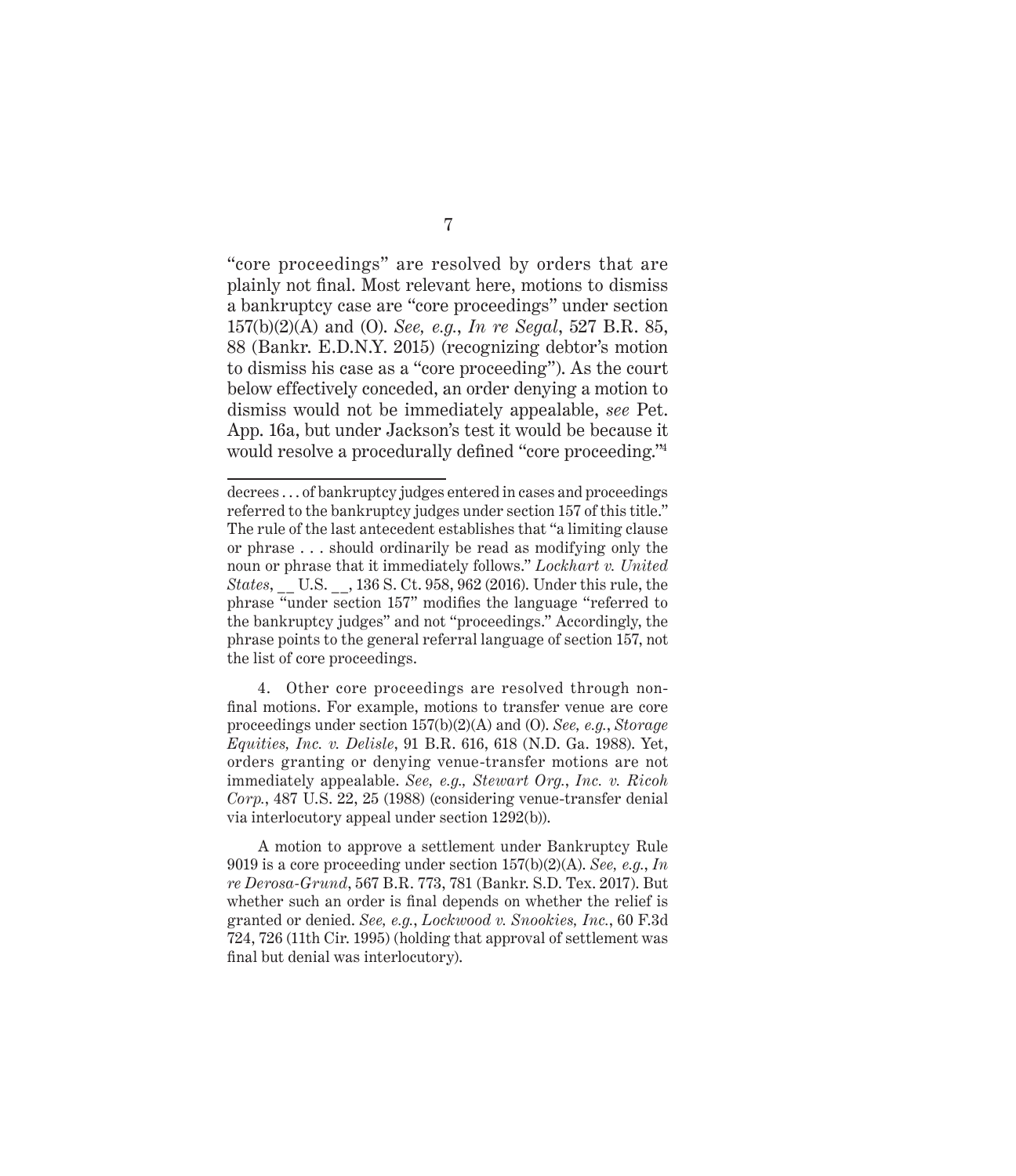Jackson and its amici also tout the importance of "prejudice," with Jackson implying incorrectly that the Denial Order in this case was entered "with prejudice." Resp. Br. 9–10, 18. In truth, however, the Bankruptcy Court's order was silent on the issue, and for good reason. The presumption in bankruptcy practice is that a stay-relief motion may be renewed at any time during the course of the bankruptcy as circumstances change. *See, e.g.*, *Pinpoint IT Servs., LLC v. Rivera (In re Atlas Export Corp)*, 761 F.3d 177 (1st Cir. 2014) (recognizing that stay-relief orders are often based on "rapidly changing" circumstances and undeveloped records). That is especially true where, as here, the motion is premised on evidence of the debtor's lack of good faith. As explained

Additionally, orders denying a request to sell property under section 363 are not final, even though they are "core proceedings" under section 157(b)(2)(M), (N), and (O). *See, e.g.*, *Spitz v. Nitschke*, 528 B.R. 874, 880 (E.D. Wis. 2015) (collecting cases and concluding that "orders denying motions to sell are interlocutory").

Other examples of "core proceedings" often adjudicated by interlocutory, as opposed to final, orders include: orders under section  $157(b)(2)(M)$  "approving the use or lease of property, including the use of cash collateral," *see, e.g.*, *In re Fontainebleau Las Vegas Holdings, LLC*, 434 B.R. 716, 736 (S.D. Fla. 2010) (order denying non-consensual cash collateral order interlocutory as it had not resolved all issues between the parties); orders under section  $157(b)(2)(K)$  regarding "determinations of the validity, extent or priority of liens," *see, e.g.*, *In re Durability, Inc.*, 893 F.2d 264, 266 (10th Cir. 1990) (per curiam) (order determining lien priority, but not resolving all issues between parties, was "nonfinal"); and orders under section  $157(b)(2)(I)$  regarding "determinations as to the dischargeability of particular debts," *see, e.g.*, *State of Nebraska v. Strong (In re Strong)*, 293 B.R. 764 (B.A.P. 8th Cir. 2003) (denial of motion for partial summary judgment on dischargeability objection not "final").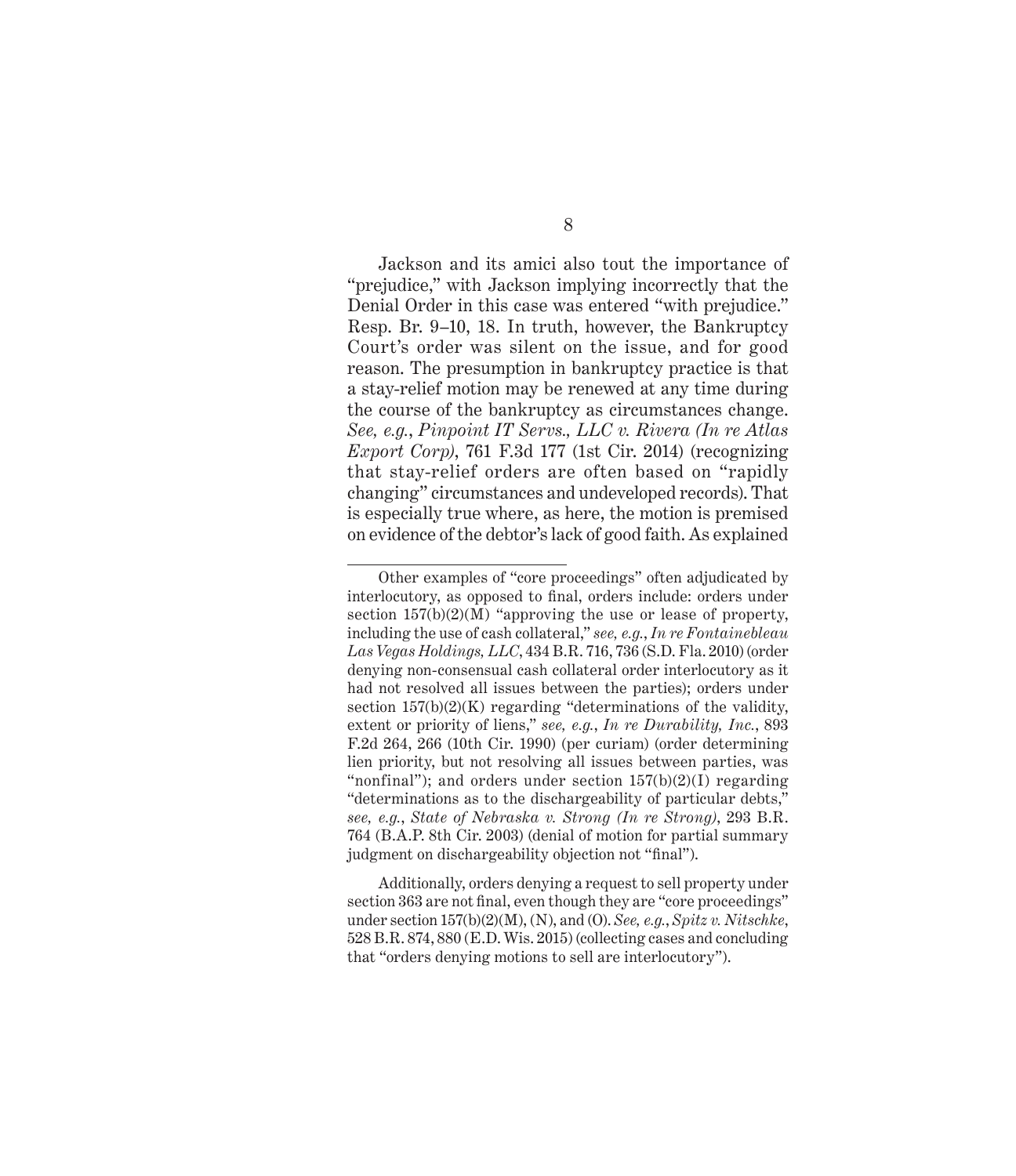in Ritzen's opening brief, the question of good faith is an ongoing inquiry, not one statically fixed at a particular point in the bankruptcy process. *See* Pet. Br. 43–47.

 Although the Sixth Circuit believed the Denial Order to be "the final word on the matter," Pet. App. 13a, it was, in fact, only dispositive as to which court would adjudicate Ritzen's claim. It did not "alter[] the status quo and fix[] the rights and obligations of the parties" as *Bullard* requires, and, thus, was not final.

### **II. The Majority Rule Rests on a Procedural Anachronism.**

Jackson argues that, because a majority of circuits hold that stay-relief denials are final, that outcome must be correct. This argument, however, both fails to afford proper deference to *Bullard* and, critically, overlooks a key anachronism on which the majority rule is based. The foundational cases for the majority rule rose out of former Rule 701 of the Bankruptcy Rules. *See, e.g.*, *Grundy Nat'l Bank v. Tandem Mining Corp.*, 754 F.2d 1436 (4th Cir. 1985); *Crocker Nat'l Bank v. Am. Mariner Indus., Inc. (In re Am. Mariner Indus., Inc.)*, 734 F.2d 426 (9th Cir. 1984); *Aetna Life Ins. Co. v. Leimer (In re Leimer)*, 724 F.2d 744 (8th Cir. 1984); *Moxley v. Comer (In re Comer)*, 716 F.2d 168 (3d Cir. 1983); *DiPierro v. Taddeo (In re Taddeo)*, 685 F.2d 24 (2d Cir. 1982).

Under former Rule 701, stay-relief requests were adjudicated as adversary proceedings. *See* Rule 701, 411 U.S. 991, 1068 (1973) ("The rules of this Part VII govern any proceeding instituted by a party before a bankruptcy judge to . . . (6) obtain relief from a stay as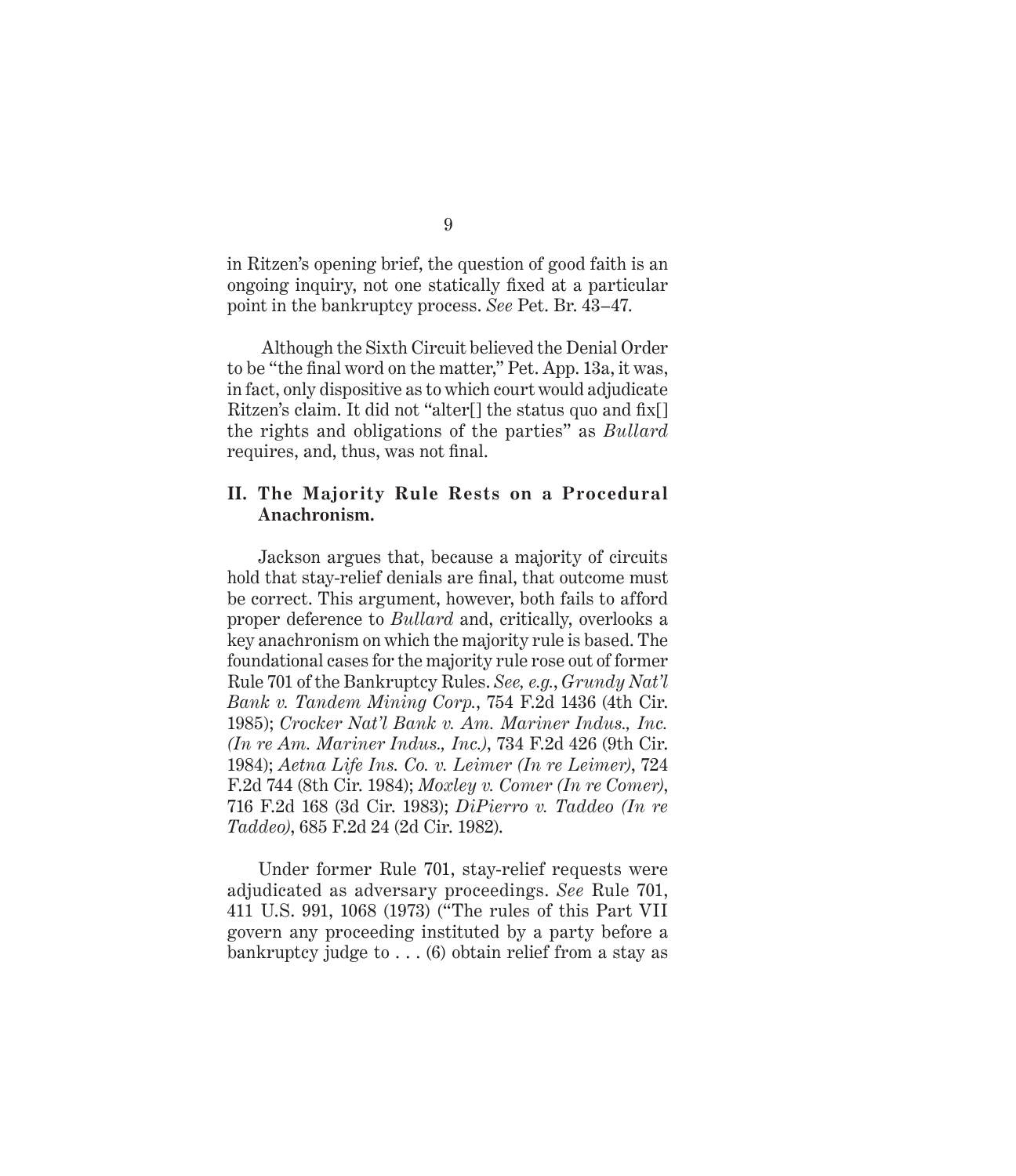provided in Rule  $401^5$  or  $601...$ ."). Understandably, courts treated the resolution of these proceedings as final because adversary proceedings have the appearance and procedural amenities of independent civil actions.6 The new rules (initially enacted in 19837 ), however, treat stayrelief requests as contested matters instituted by motion. *See* Fed. R. Bankr. P. 4001; 7001; 9014. The procedural basis for treating orders resolving stay-relief proceedings as final thus no longer exists.

Every case that Jackson cites traces back to these foundational cases. *See* Resp. Br. 29 n.8 (collecting cases). Importantly, all the cases Jackson cites pre-date *Bullard*. By contrast, *In re Atlas Export Corp.* from the First Circuit, although pre-dating this Court's holding in *Bullard*, relied on its analysis regarding the finality of bankruptcy orders from three months earlier in *Bullard v. Hyde Park Savings Bank (In re Bullard)*, 752 F.3d 483, 485 (1st Cir. 2014)—the holding ultimately affirmed by this Court. *See In re Atlas Export Corp.*, 761 F.3d at 181–82. Accordingly, the "majority" approach is premised on an abandoned procedural foundation.

<sup>5.</sup> Rule 401 addressed the automatic stay of the continuation or commencement of actions against the debtor, which would apply in this case if the rule were in effect today. Rule 401, 411 U.S. at 1048.

<sup>6.</sup> In practice, treating stay-relief requests as adversary proceedings made little sense, as it allowed for the introduction of unrelated counterclaims into stay-relief litigation. *See* Frank R. Kennedy, *Automatic Stays under the New Bankruptcy Law*, 12 Mich. J.L. Reform 1, 40 n.166 (1978).

<sup>7.</sup> *See* 461 U.S. 973 (1983).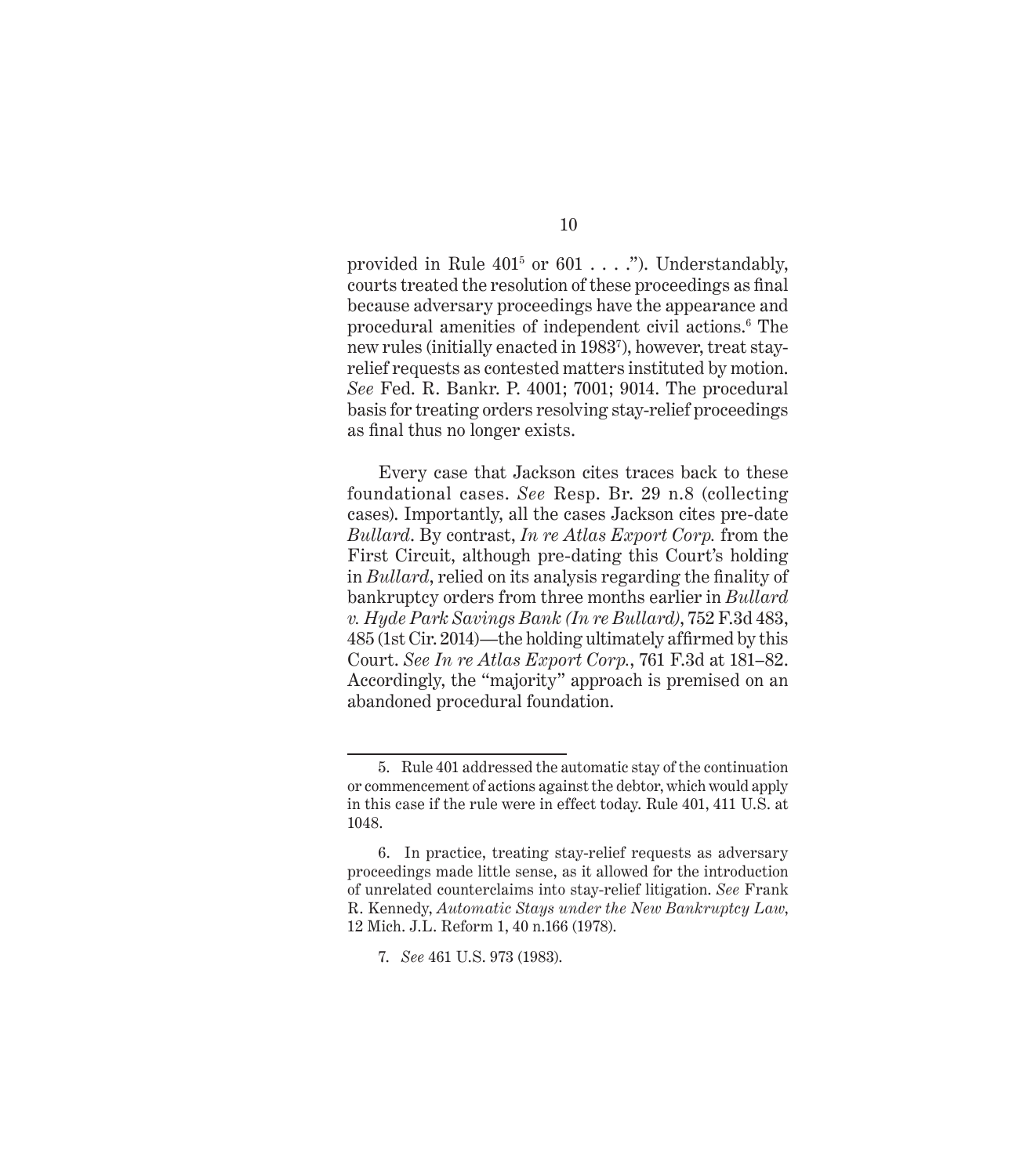#### **III. The Permanent-Injunction Analogy Fails.**

Because the practical effect of the Denial Order was merely to resolve where the parties would litigate their dispute, the order is best analogized to other kinds of interlocutory orders resolving ligation over where to litigate.8 Ignoring this fact, Jackson and its amici analogize stay-relief denials to "permanent injunctions." That analogy is inapt.

### **A. Orders Denying Stay Relief Are Not Analogous to Orders Denying Permanent Injunctive Relief.**

The automatic stay is imposed by statute, not judicial order. In contrast, injunctive relief rests upon a court's case-specific balancing of the factors for such relief, turning most prominently on the movant's likelihood of success on the merits of some claim. Accordingly, injunctive relief is typically ancillary to, and dependent on, an assessment of the merits of some other claim. Not so with the automatic stay, which serves a distinct, administrative bankruptcy purpose.

#### 11

<sup>8.</sup> Jackson argues that Ritzen's examples of analogous motions are not persuasive because they do not involve bankruptcy. Resp. Br. 14–15. That is false. Ritzen cited motions to withdraw the reference under 28 U.S.C. § 157 and motions to abstain under 28 U.S.C. § 1334, both "bankruptcy motions." Further, the government argues that dismissals of a plaintiff's lawsuit are immediately appealable if such dismissals merely determine the forum of where the plaintiff may bring its case. *See* U.S. Br. 22–23. This argument, however, is a non-sequitur. Ritzen has always maintained that orders dismissing cases are final. The question here, however, is what to make of an order denying relief that means the case will continue unaffected.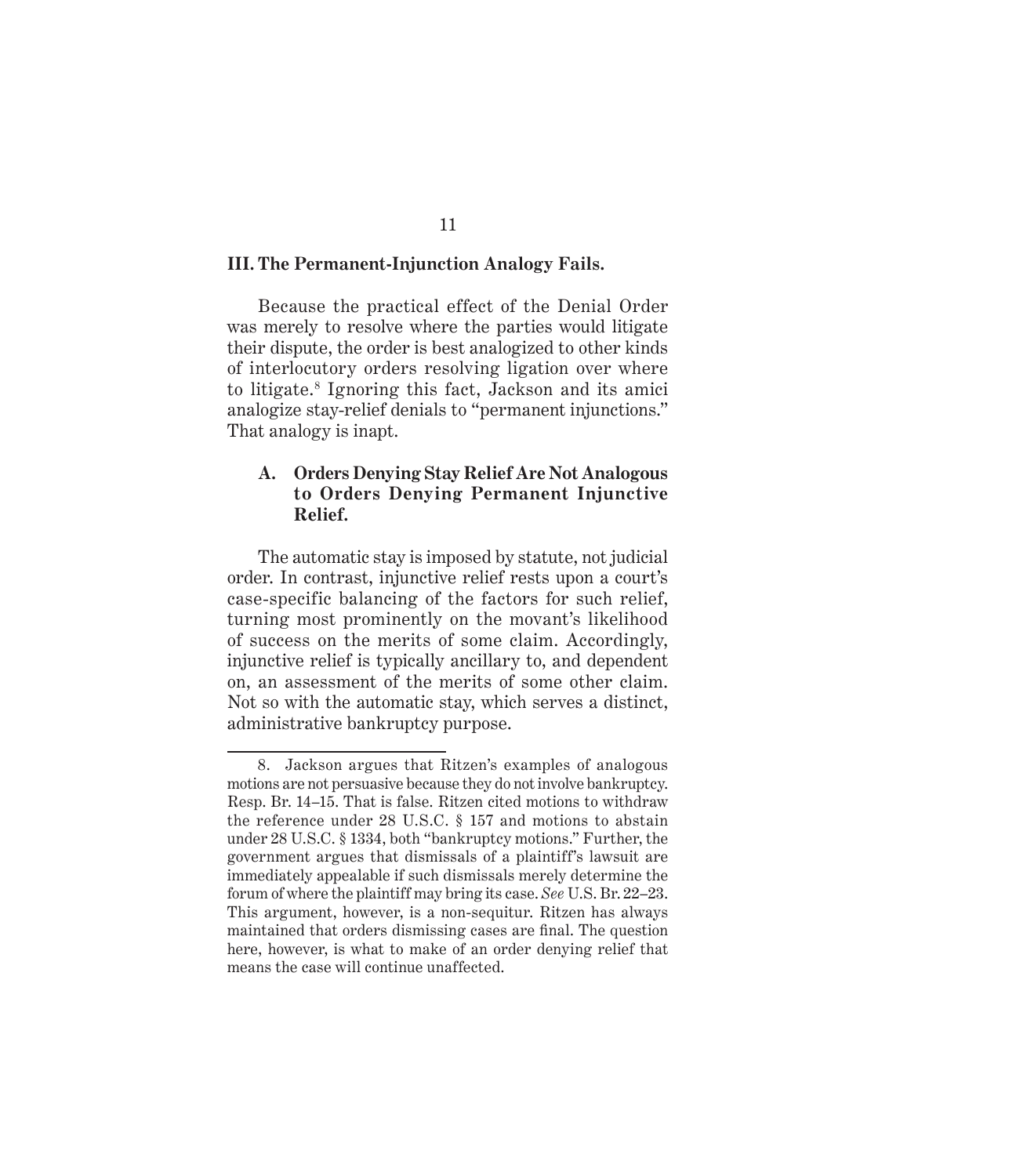Jackson and its amici mischaracterize legislative history to make their analogy, taking language out of context for the proposition that Congress intended all stay-relief orders be viewed as analogous to permanentinjunction orders. Resp. Br. 23; U.S. Br. 16; NACBA Br. 21. The cited passage, however, refers to 11 U.S.C. § 362(e), which delineates a specific expedited hearing process for stay-relief requests regarding "any act against property of the estate." H.R. Rep. No. 95-595, at 344 ("Subsection (e) provides a protection for secured creditors that is not available under present law."). This provision of the legislative history does not address motions, like this one, regarding actions or proceedings under section 362(a)(1) regarding the litigation of claims.

Moreover, other passages in the legislative history affirmatively undercut the permanent-injunction analogy. Specifically, the same legislative history states emphatically that "[t]he [automatic] stay is not permanent." *Id.* at 341. Among other things, it does not outlast the case, *see* 11 U.S.C. § 362(c), and is designed to be replaced by the permanent discharge injunction, *see id.* § 524(b). Analogizing an order denying stay relief to a "permanent injunction" when the stay is concededly "not permanent" is inapt.9

<sup>9.</sup> The NACBA supports its "permanent injunction" analogy by merging the preliminary nature of the automatic stay with the permanent nature of the discharge injunction under Bankruptcy Code section 524. NACBA Br. 20. But the discharge injunction is separate from the automatic stay. Although the discharge injunction may be thought of as permanent in nature, the automatic stay manifestly is not.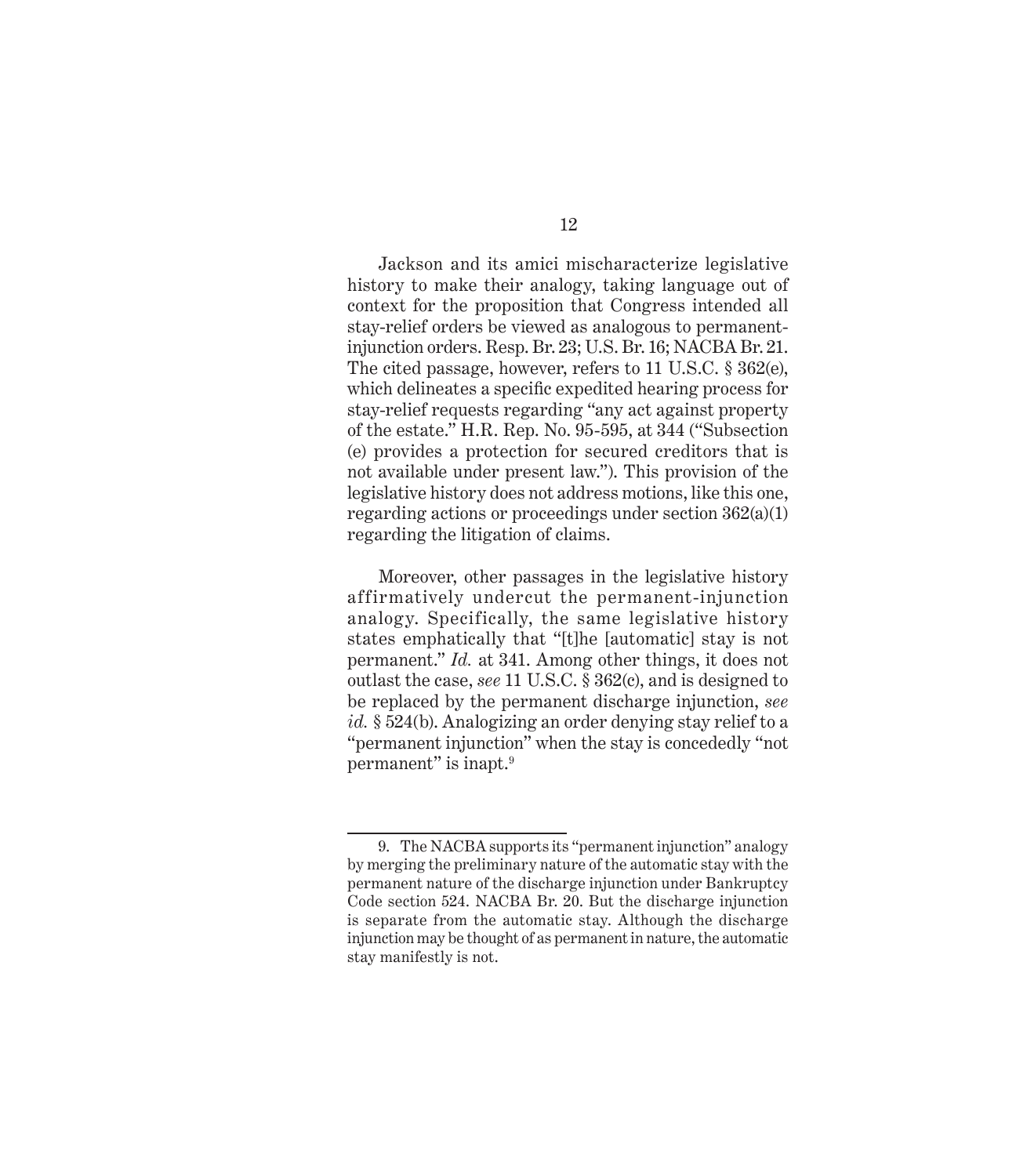The Government misleadingly contends that, because section 362(e) uses the term "final hearing" several times, it provides "six textual clues" to support its argument. U.S. Br. 15. Any sensible reading of this provision, however, indicates that the term "final" as used here simply means "last in a series," rather than "resulting in a final order." In sharp contrast, Federal Rule of Bankruptcy Procedure 8002(d), governing extension of time to appeal certain orders does provide an important textual clue. It expressly provides: "The bankruptcy court may not extend the time to file a notice of appeal if the judgment, order, or decree appealed from: (A) grants relief from an automatic stay . . . ." Fed. R. Bankr. P. 8002(d)(2). While not dispositive, the fact that the rule only addresses "grants" of stay relief, not denials, suggests that stay-relief denials are not sufficiently momentous to warrant recognition under the rule.

### **B. Even if Stay-Relief Denials Are Analogous to Injunctions, That Does Not Mean Such Orders Are Final.**

The purpose of a preliminary injunction is to maintain the status quo during the pendency of the litigation. 11A Charles Alan Wright & Arthur R. Miller, *Federal Practice and Procedure* § 2948 (3d ed. 2019). In other words, the *preliminary* injunction serves much the same purpose in a civil suit as the automatic stay serves in a bankruptcy matter. Congress has vested jurisdiction in the courts of appeals over "*interlocutory* orders of the district courts . . . granting, continuing, modifying, refusing or dissolving injunctions, or refusing to dissolve or modify injunctions." 28 U.S.C. § 1292(a)(1) (emphasis added). This provision is applicable to preliminary injunctions. *See, e.g.*,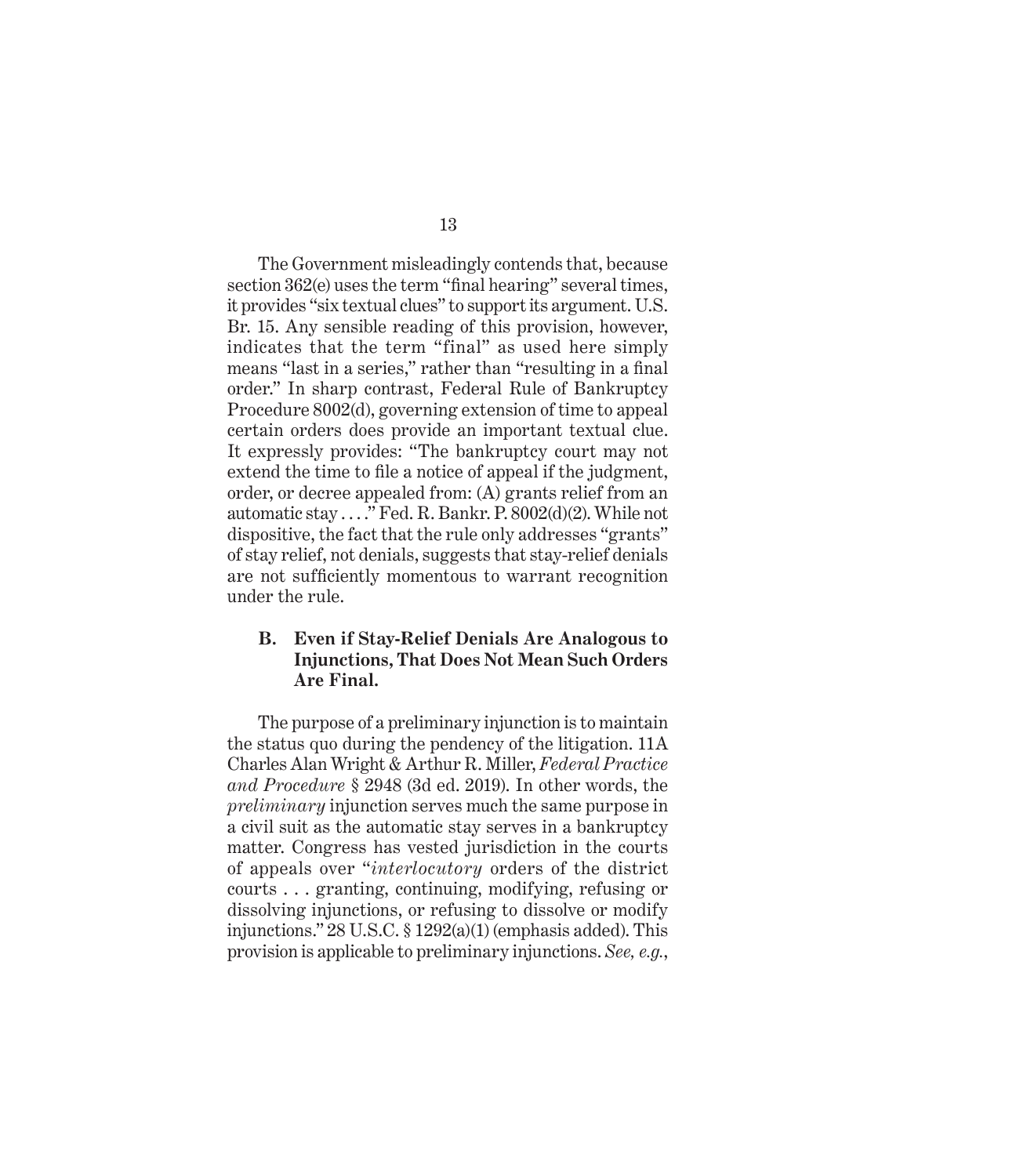*Walters v. Nat'l Ass'n of Radiation Survivors*, 473 U.S. 305, 350 (1985) (recognizing that under section 1292(a) "the courts of appeals may promptly review district court orders granting or denying preliminary injunctions.").

This Court has described the history of the injunction exception to the final judgment rule as reflecting "a developing need to permit litigants to effectually challenge interlocutory orders of serious, perhaps irreparable, consequence." *Balt. Contractors, Inc. v. Bodinger*, 348 U.S. 176, 181 (1955), *overruled on other grounds by Gulfstream Aerospace Corp. v. Mayacamas Corp.*, 485 U.S. 271 (1988). An order granting or denying a request for a temporary injunction fits that description.

Critically, section 1292(a) recognizes that preliminaryinjunction orders are *interlocutory*. Nothing in the plain language of sections 158 or 1292 requires that *interlocutory* orders be immediately appealed or else the right to appeal becomes lost forever. Only "final" orders carry such a heavy toll. Indeed, even though section 1292 explicitly allows for immediate appeals of injunction orders, it does not make such orders "final." Appeal of interlocutory injunction orders under section 1292(a) is therefore permissive, not mandatory. *See, e.g.*, *Tincher v. Piasecki*, 520 F.2d 851, 854 n.3 (7th Cir. 1975) (holding that, under section 1292(a), defendants did not waive their right to appeal by failing to appeal the preliminaryinjunction order).10

<sup>10.</sup> Section 1292 does not make all injunction orders final, it merely recognizes that such interlocutory orders may—not must be appealed immediately. This Court has narrowly construed section 1292(a). *See Carson v. Am. Brands, Inc.*, 450 U.S. 79, 84 (1981) ("[W]e have construed the statute narrowly to ensure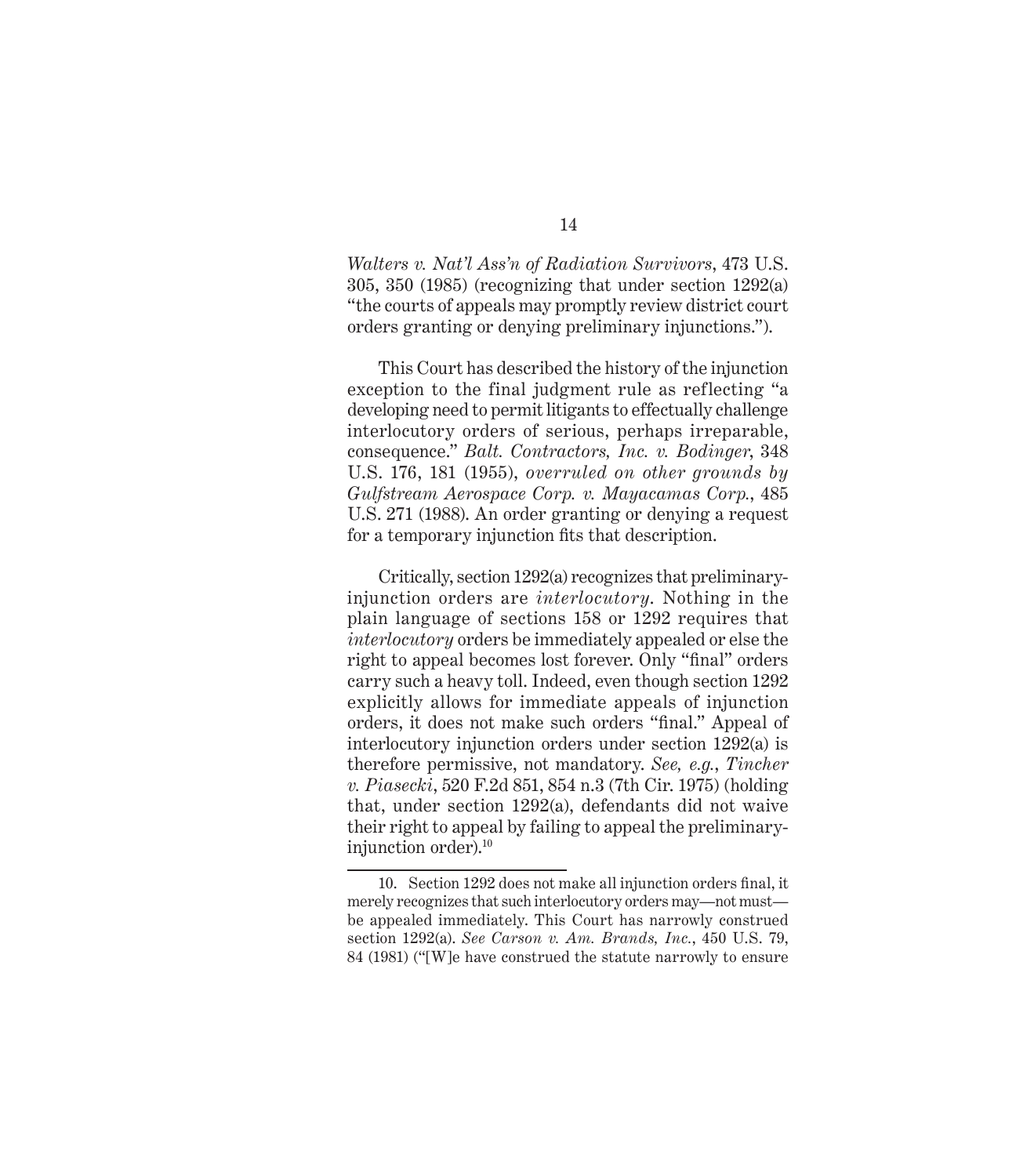Thus, even if the Denial Order were to be viewed within the scope of section 1292(a), it would only mean that Ritzen *could* have sought leave to appeal. This, of course, does not mean that Ritzen *had* to immediately appeal the Denial Order or waive its right to do so. Section 1292(a)'s interlocutory appeal mechanism is a right, not an obligation.

### **IV. Jackson and Its Amici Rely on Invalid Arguments Against the Single-Appeal Rule.**

The government argues that the single-appeal rule does not apply at all to bankruptcy cases: "The point of the bankruptcy-appeals statute, however, is to make an exception to that general policy, and to authorize appeals from orders resolving discrete pieces of the bankruptcy case." U.S. Br. 25. But the government's view of this issue is too broad. Although this Court in *Bullard* noted that bankruptcy cases are different, it did not reject the singleappeal rule entirely. Instead, the Court stated:

A bankruptcy case involves an aggregation of individual controversies, many of which would exist as stand-alone lawsuits but for the bankrupt status of the debtor. Accordingly, Congress has long provided that orders in bankruptcy cases may be immediately appealed if they finally dispose of discrete disputes within the larger case.

that appeal as of right under  $\S 1292(a)(1)$  will be available only in circumstances where an appeal will further the statutory purpose of 'permit[ting] litigants to effectually challenge interlocutory orders of serious, perhaps irreparable, consequence.'").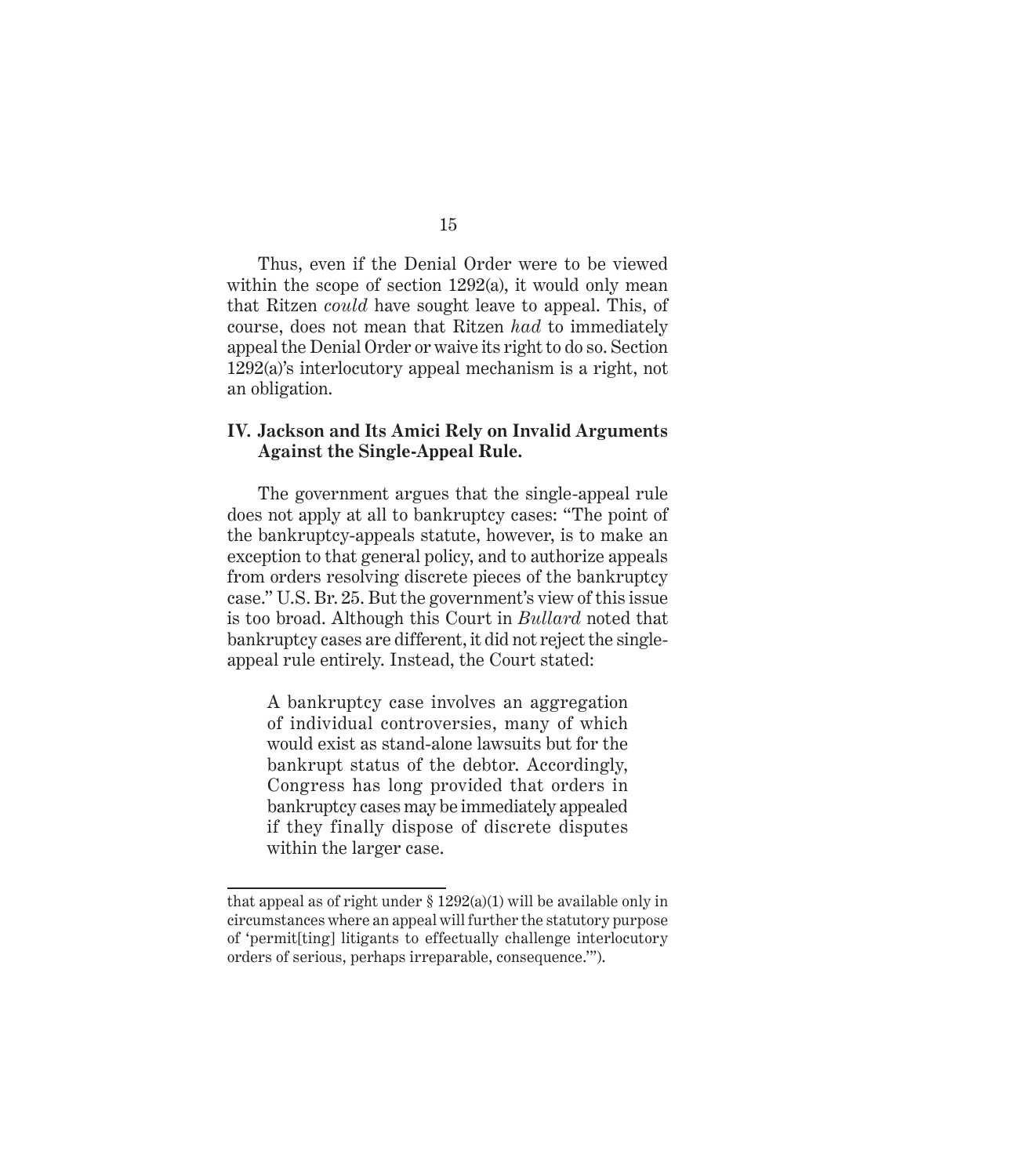*Bullard*, 135 S. Ct. at 1692 (citation and internal quotation marks omitted); *see also In re Saco Local Dev. Corp.*, 711 F.2d 441, 446 (1st Cir. 1983) (final order "includes an order that conclusively determines a separable dispute over a creditor's claim or priority"). *Bullard* makes clear that orders disposing of a discrete dispute that would be a stand-alone lawsuit outside of bankruptcy may be immediately appealed even if the bankruptcy case as a whole persists. This is not an exception to the singleappeal rule, simply the logical application of that rule in the bankruptcy context.

Under this rationale, the discrete dispute in this case is Ritzen's breach-of-contract claim, which the Denial Order determined would be adjudicated through the bankruptcy claims-adjudication process. There is no merit to Jackson's contention that the claims-adjudication process is entirely separate from the stay-relief matter when, in fact, Jackson expressly contended below that, by filing its stay-relief motion, Ritzen effectively asserted a claim triggering that very process.<sup>11</sup>

<sup>11.</sup> Jackson's assertion that "Ritzen offers no reason to infer that 'claims adjudication' is inextricably linked with stay relief" and that "the bankruptcy court's order denying stay relief did not touch Ritzen's claim" is contrary to the record. Resp. Br. 21. Jackson affirmatively argued below that the stay-relief motion implicated the claims-adjudication process. In response to Ritzen's stay-relief motion, Jackson filed an objection to what it deemed Ritzen's informal proof of claim, arguing: "The stay relief motion asserts a claim against Jackson Masonry, and therefore constitutes an informal proof of claim." D.E. 118, J.A. 2a. Jackson thus triggered the claims-adjudication process, contrary to the claim in its brief.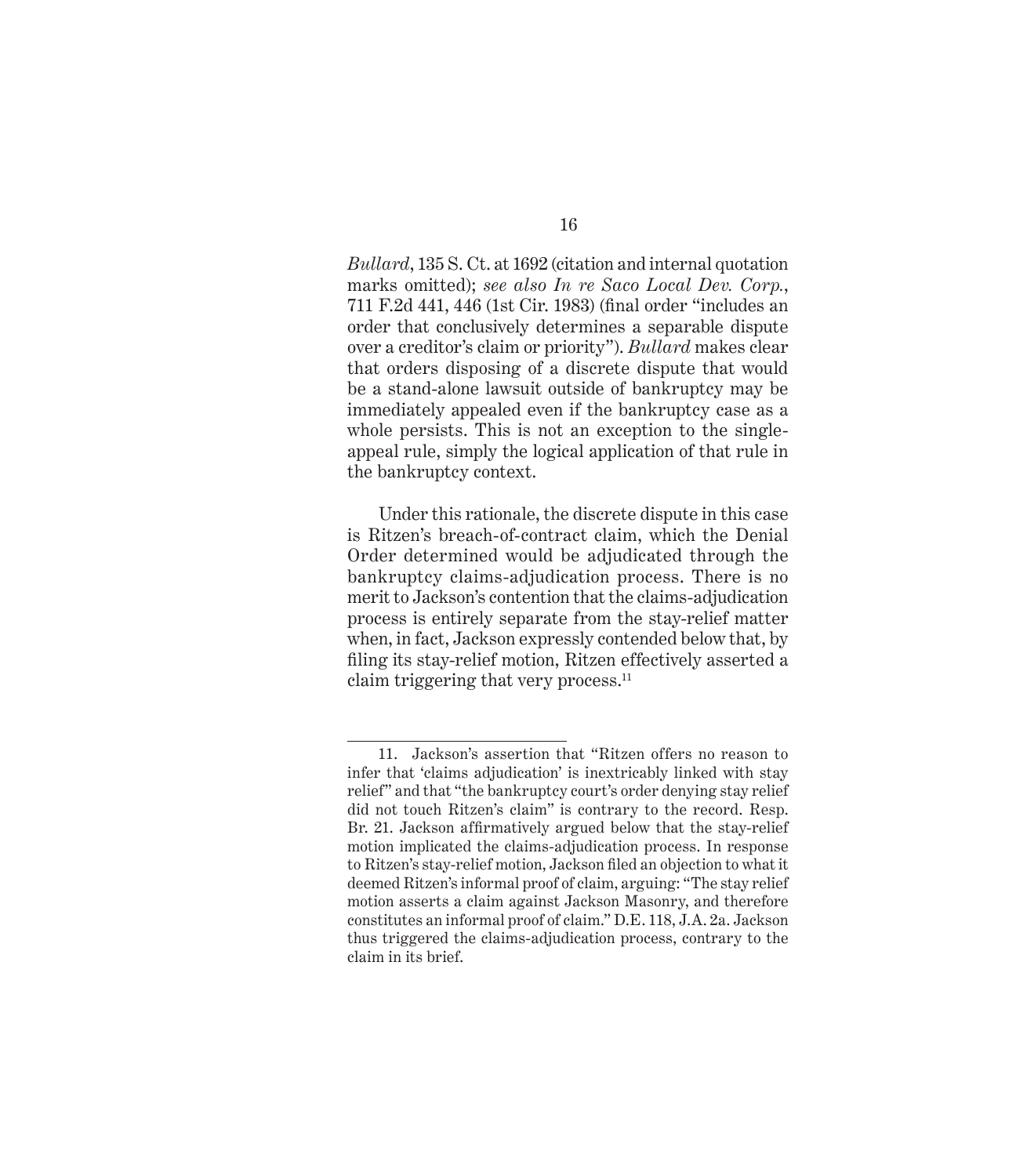Moreover, in rejecting the policy arguments advanced in *Bullard* by the petitioner and its amici (including the amici in this case), the Court referenced the single-appeal rule, stating:

[E]ach climb up the appellate ladder and slide down the chute can take more than a year. Avoiding such delays and inefficiencies is precisely the reason for a rule of finality. It does not make much sense to define the pertinent proceeding so narrowly that the requirement of finality would do little work as a meaningful constraint on the availability of appellate review.

135 S. Ct. at 1693.

This Court's cautious approach to creating exceptions to finality reflects its rejection of the kinds of policy arguments Jackson and its amici offer in support of their view, such as expedience and efficiency, Resp. Br. 31–33, "administrative simplicity," U.S. Br. 20, and "judicial economy," NACBA Br. 28. As this Court noted in *Bullard*, "our litigation system has long accepted that certain burdensome rulings will be 'only imperfectly reparable' by the appellate process." 135 S. Ct. at 1695 (quoting *Dig. Equip. Corp. v. Desktop Direct, Inc.,* 511 U.S. 863, 872 (1994)). Moreover, when appeal as of right is not available, those involved in the bankruptcy will be more likely to focus on developing a plan that the court will confirm, thus serving the goal of expedition, "always an important consideration in bankruptcy." *Id.* at 1694.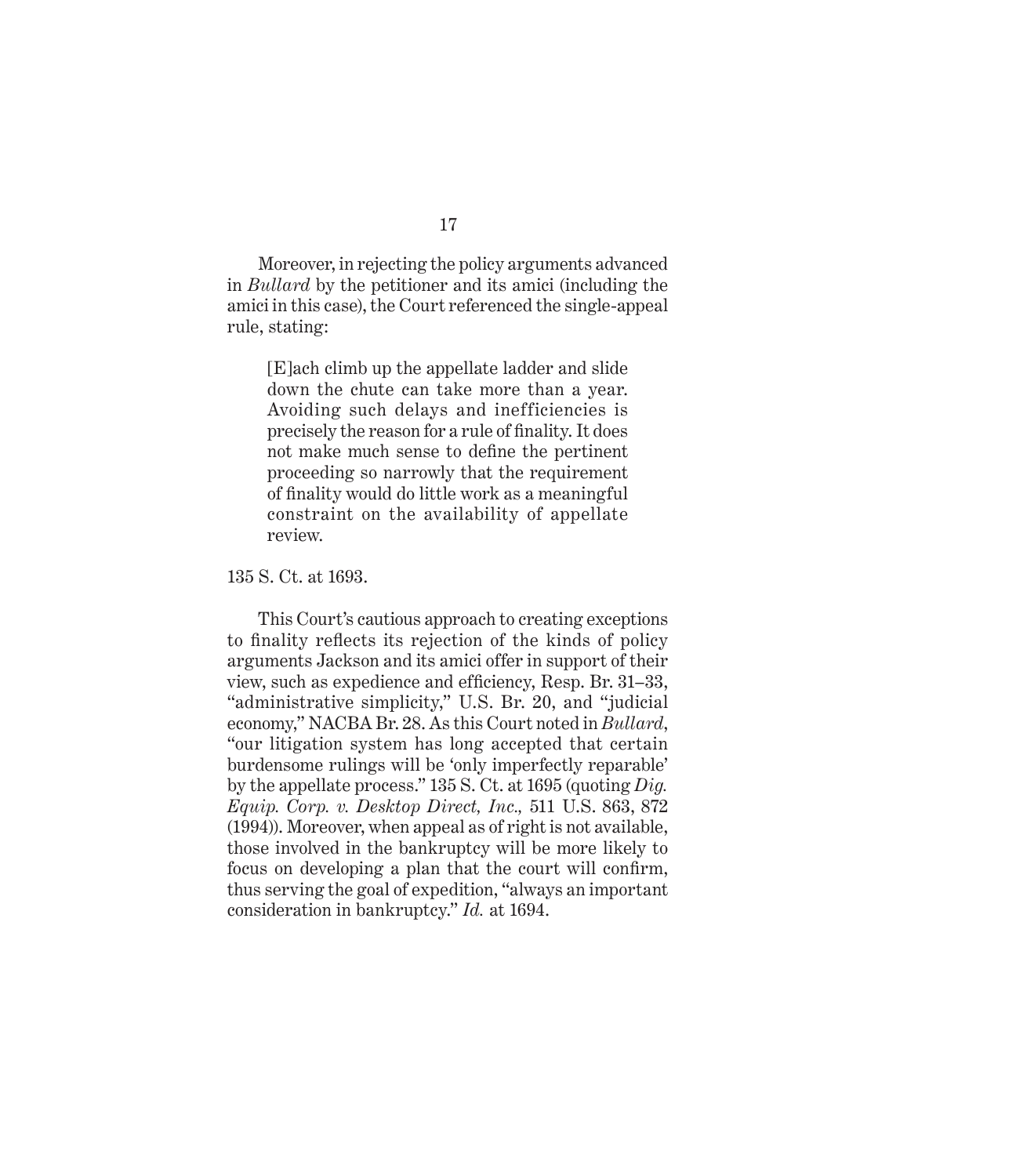#### **V. Treating the Denial Order as Interlocutory Will Benefit, Not Harm, the Bankruptcy System.**

Jackson and its amici claim that the bankruptcy system will be harmed if Ritzen prevails, arguing hyperbolically that, if accepted, Ritzen's position would "pave the way for dismantling entire bankruptcy cases." Resp. Br. 33. This, however, is obviously untrue.

Jackson's argument is based on a flawed syllogism with the following progression: claims determinations that may be appealed at the end of the case remain unresolved; unresolved claims cannot be addressed appropriately in a plan of reorganization; therefore, reorganization depends upon appeals of unresolved claims being addressed early. This logic is flawed for several reasons. First, unresolved claims are routinely dealt with in plans of reorganization by providing for claims reserves (money set aside to pay them, if needed) and post-confirmation adjudication. This case is a good example. Here, Jackson has already escrowed \$400,000 to address Ritzen's claim, at least in part, in the event Ritzen prevails. *See* D.E. 413, J.A. 6a.

Second, regardless of whether a claim is adjudicated in the bankruptcy court or before some other tribunal, immediate appeal of a stay-relief determination directing which court will hear the matter will not solve the problem Jackson identifies. It will simply result in two potential appeals—one from the stay-relief determination, and another from the ultimate resolution of the merits of the claim (as happened in this case). Only one of these will be resolved "early," leaving the other unresolved.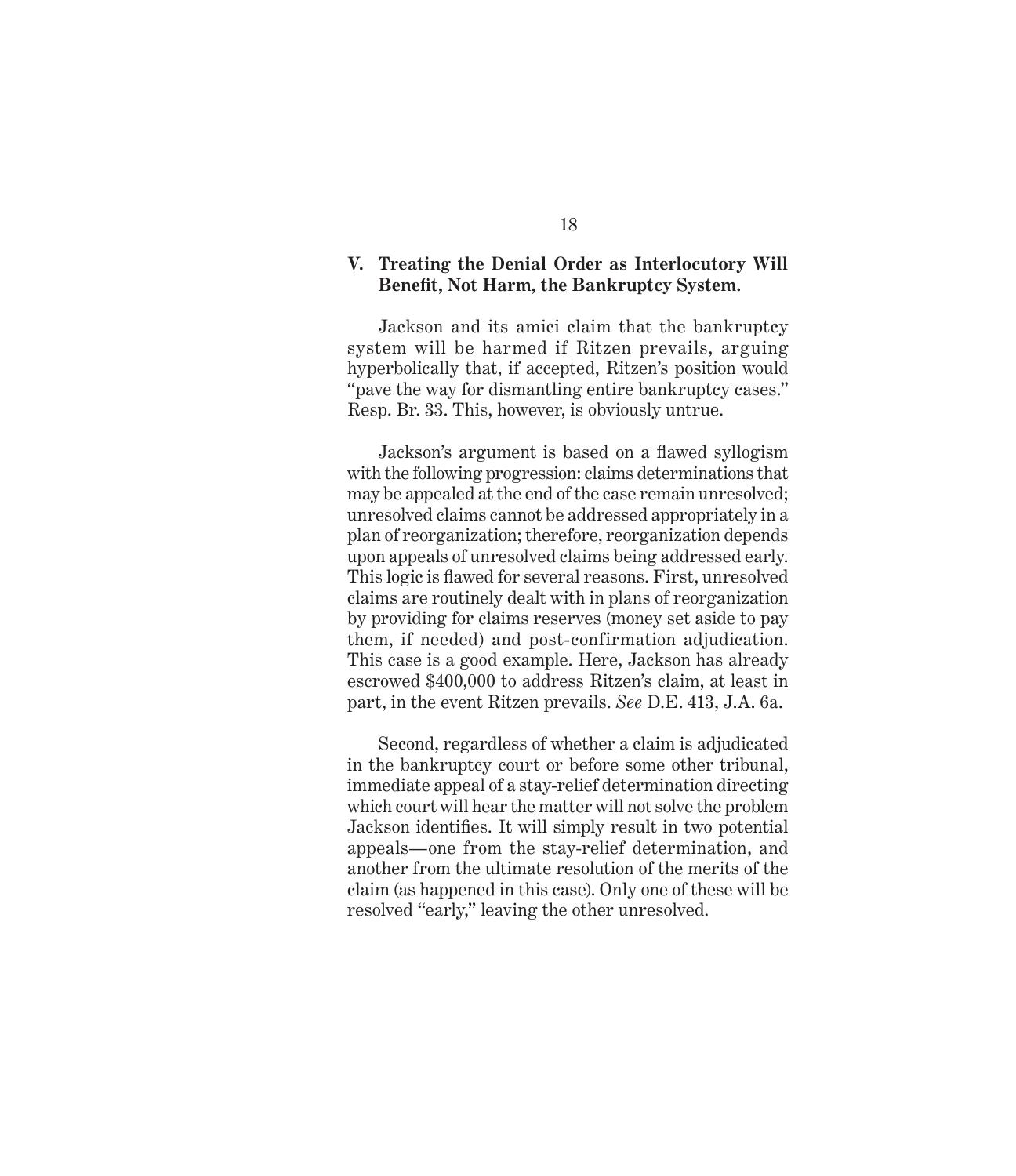Regarding alleged efficiency concerns, Jackson and its amici argue that swift appeals of all stay-relief orders are better than a case-by-case approach because such would streamline the bankruptcy process. Resp. Br. 32; U.S. Br. 19–20; NACBA Br. 31–34. But this does not square with the facts. Bankruptcy cases continue during the pendency of an appeal, and many chapter 11 cases reach the plan-confirmation stage before an appeal has run its course.12 Rather than facilitate expeditious and efficient administration, early appeals may well thwart it. Among other things, early appeals would force debtors into additional, costly appellate proceedings at the outset of the case and could chill settlement discussions until after resolution of the appeal.

And as this Court recognized in *Bullard*, the policy against piecemeal appeals counsels against adopting a blanket category of orders that must be appealed, regardless of their effect. *See* 135 S. Ct. at 1695 (recognizing that even "imperfectly reparable" errors do not justify "the costs entailed by a system of universal immediate appeals").

<sup>12.</sup> The average chapter 11 case lasts roughly seven months. *See* Robert J. Duffy, *The Changing Profile of Large Chapter 11 Cases*, FTI Consulting 1 (Oct. 9, 2019, 7:08 PM), https://www. fticonsulting.com/~/media/Files/us-files/insights/articles/thechanging-profile-of-large-chapter-11-cases.pdf. By contrast, a first-level appeal generally takes nine months to prosecute, and a second-level appeal will add a like amount of time. *See* Robyn B. Sokol et al., *Appealing Positions: Everything You Need to Know About Appeals*, Am. Bankr. Inst., 032117 ABI-CLE 45 (Mar. 21, 2017) (recognizing that the median time for an appeal to the 9th Circuit BAP is nine months).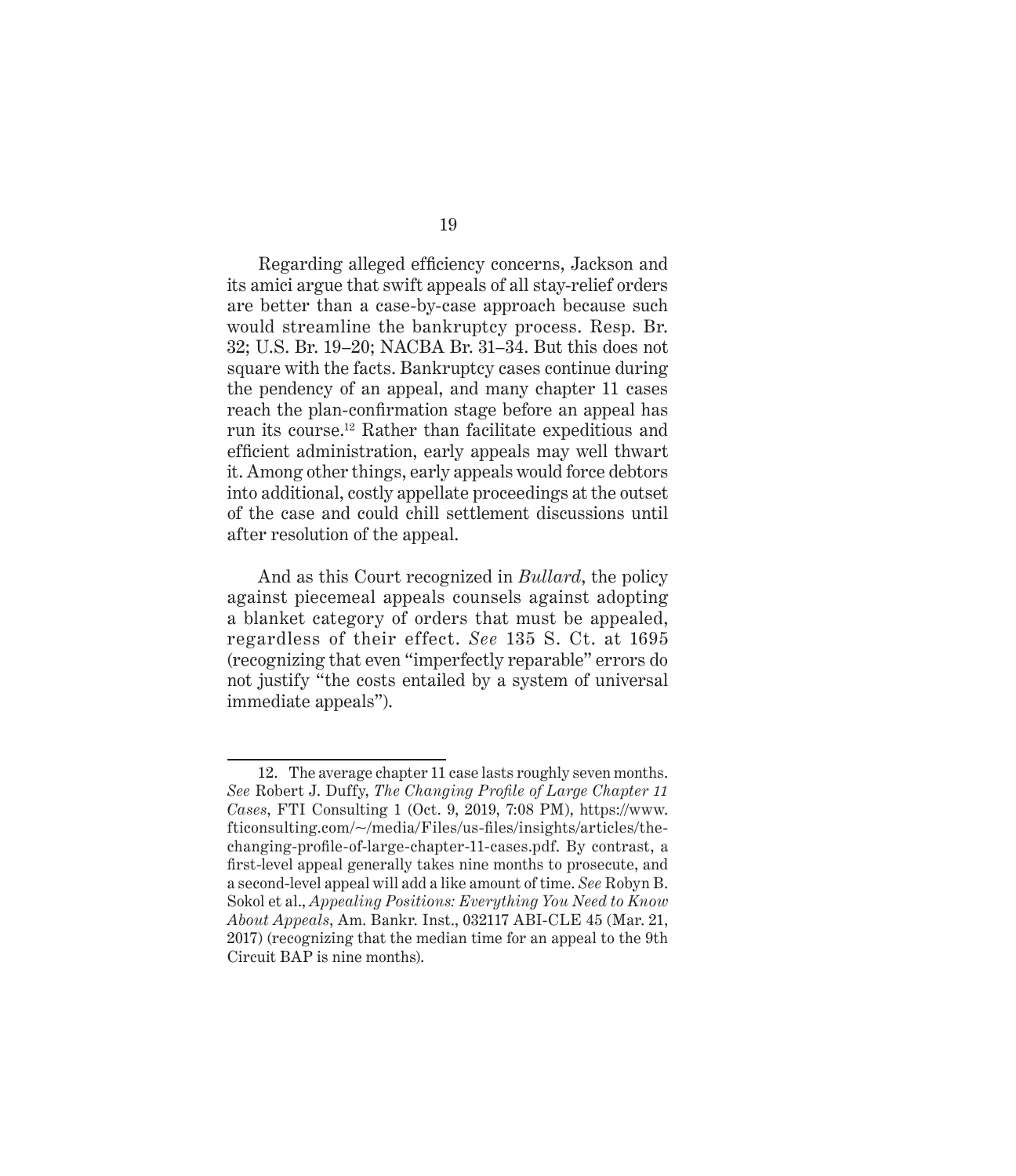The NACBA's argument that Ritzen's proposed standard is "murky," NACBA Br. 32, is nothing more than an attempt to relitigate the standard articulated in *Bullard*. The *Bullard* standard provides flexibility, not "murkiness," as it allows for finality when an order truly includes the hallmarks of finality. And the argument that parties will have to devote time to brief which "process" is implicated by the stay-relief motion is unlikely. Stay relief is always tied to a distinct bankruptcy process—a party cannot request stay relief in a vacuum. The stayrelief request will indicate which bankruptcy process is implicated, whether it be the claims-adjudication process, as here, or whatever other process is relevant.

#### **VI. Ritzen's Claim Remains Viable.**

Finally, Jackson's brief contains an incomplete and misleading account of the status of Ritzen's claim. Resp. Br. 34–36. After conceding that "Ritzen's motion to lift or modify the automatic stay sought relief only for the purpose of continuing prepetition litigation in state court," Resp. Br. 13, Jackson argues that Ritzen has no case to return to because the state-court case was dismissed, claiming that Ritzen failed to "take action to preserve the lawsuit for over 10 months" and that "Ritzen did not appeal the state court's dismissal order." Resp. Br. 34. This argument is baseless. Ritzen could not take any action in the state-court case because of the automatic stay. Any action by Ritzen to preserve the state-court case would have violated section  $362(a)(1)$ , which is precisely why Ritzen sought stay relief. Moreover, the state court order was expressly entered "without prejudice." *See Jackson Masonry, LLC v. Ritzen Grp. Inc. (In re Jackson Masonry, LLC)*, Case No. 3:16-bk-02065, Adv. P. No. 17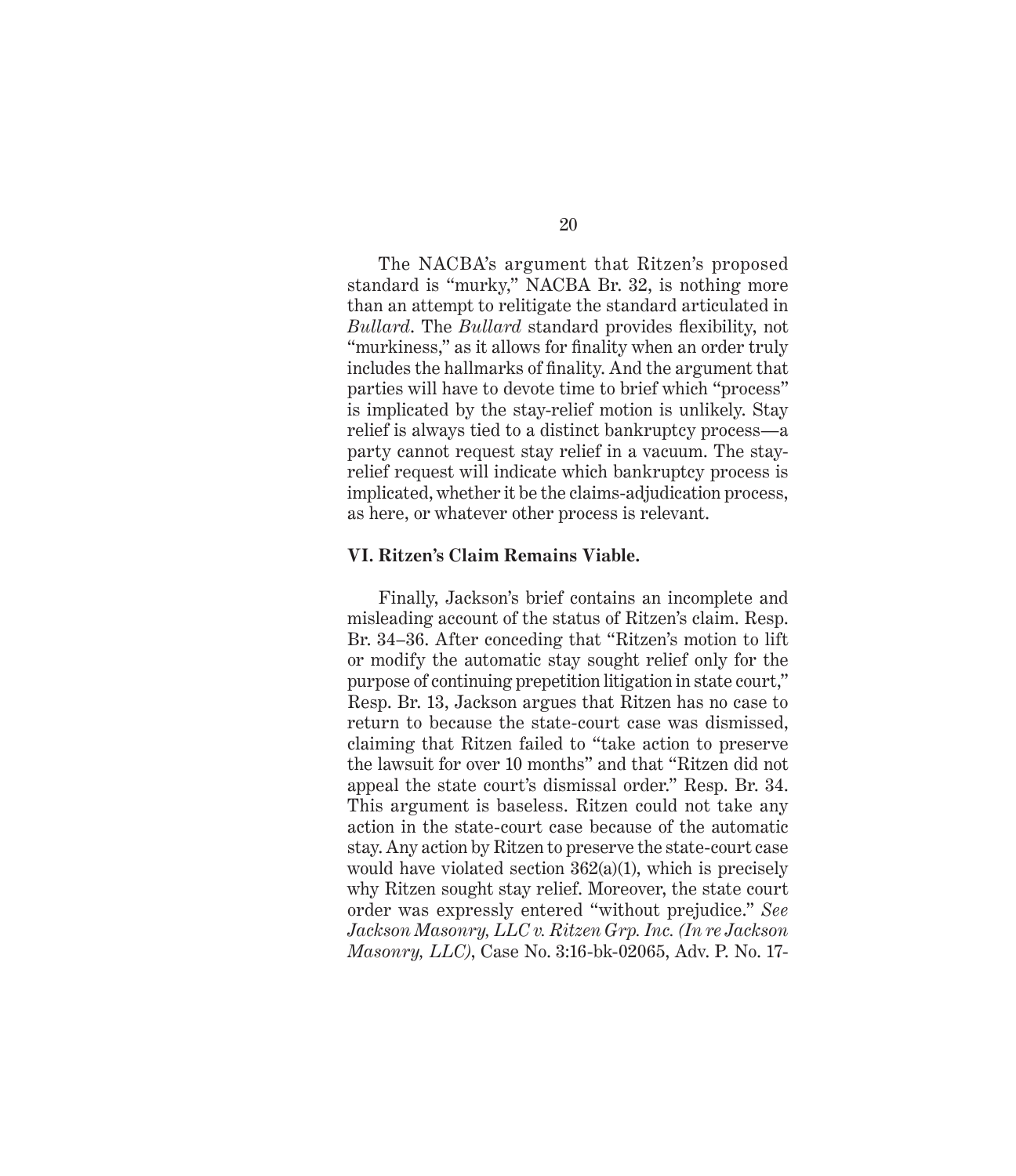9157, at \*6 (Bankr. M.D. Tenn. Apr. 3, 2018) (recognizing the dismissal was not on the merits). As such, the dismissal of the state-court case in no way prevents Ritzen from obtaining relief on remand.

Jackson's plan-injunction argument is equally flawed. After trial, the parties entered into an agreed order resolving outstanding damages issues. In this order which is expressly incorporated into the plan-confirmation order—Jackson recognized:

In the event that Ritzen appeals the Disallowance Order or any other order entered in the Consolidated Matters and is successful at obtaining final relief, the parties agree that the Debtor shall amend the Plan as necessary to address the relief obtained by Ritzen. Ritzen shall then have an opportunity to object to the Debtor's proposed amendments to the Plan . . . .

D.E. 413, J.A. 6a.

To bolster its factually deficient argument regarding the status of the state-court case, Jackson claims that Ritzen's claim would be barred by *res judicata*. This doctrine does not apply.<sup>13</sup> As this Court has recognized,

<sup>13.</sup> The government cites *Katchen v. Landy*, 382 U.S. 323, 334 (1966) for its *res judicata* argument, quoting: "a creditor who offers a proof of claim and demands its allowance is bound by what is judicially determined . . . ." U.S. Br. 22. This dictum is inapposite. In *Katchen*, the creditor attempted to argue the bankruptcy court did not have "plenary jurisdiction" over a preference action regarding a previously allowed claim. The creditor willfully elected to have the bankruptcy court adjudicate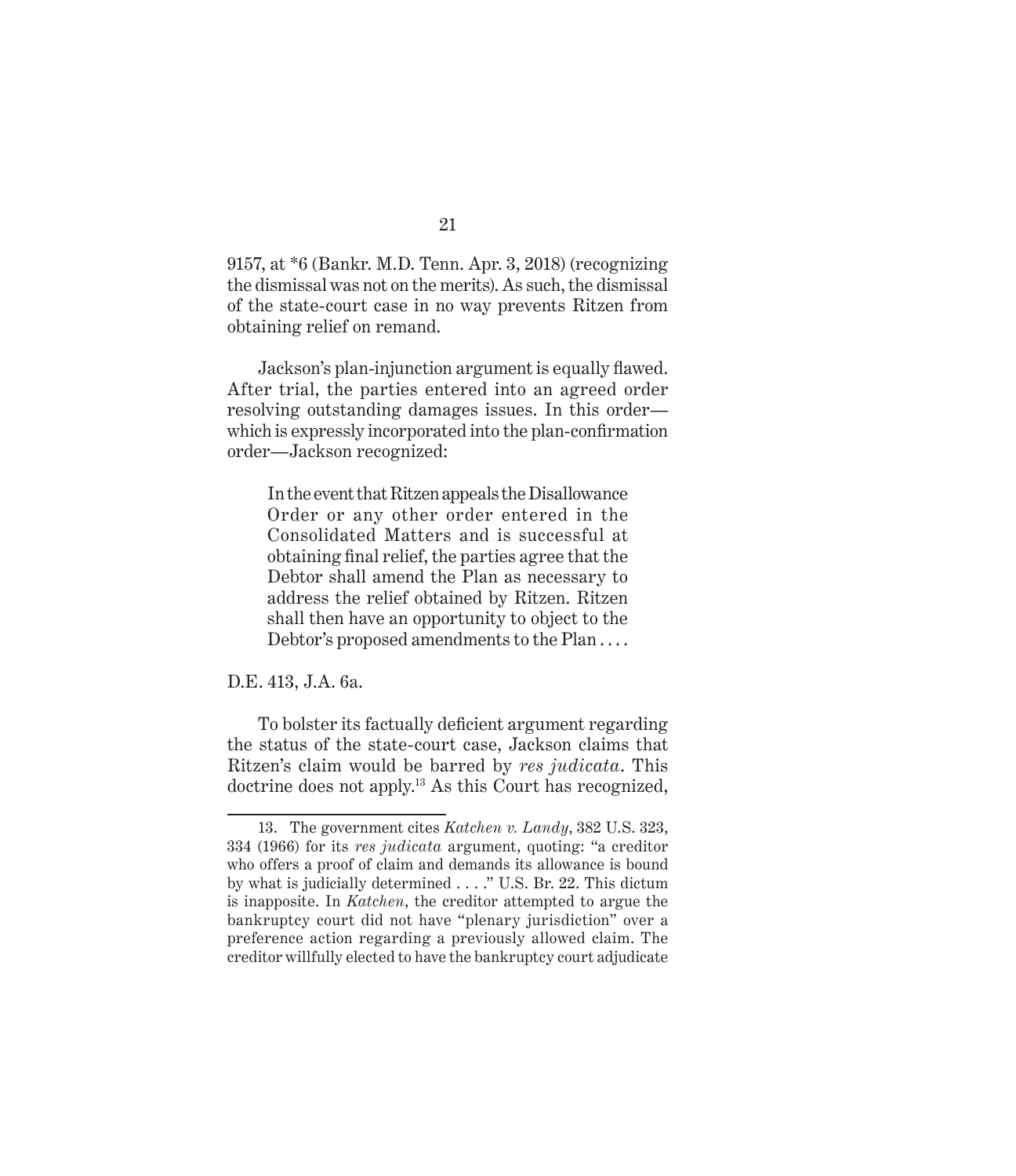when a trial is completed in the incorrect forum, the ruling may be overturned and the case transferred to the correct forum. *See, e.g.*, *Olberding v. Ill. Cent. R.R. Co*., 346 U.S. 338, 340 (1953) (remanding case tried based on improper venue and directing the case be transferred to the correct venue for trial); *see also Save Power Ltd. v. Syntek Fin. Corp.*, 121 F.3d 947, 952 (5th Cir. 1997) (vacating summary judgment order, finding motion to transfer to different judge should have been granted).

Finally, Jackson's reliance on *Caterpillar Inc. v. Lewis*, 519 U.S. 61 (1996) is misplaced. *Caterpillar* does not stand for the proposition that overturning a trial court decision is impermissible based on jurisdictional defects. As Jackson noted, the jurisdictional defect in *Caterpillar* was corrected by the time of trial, thereby resolving the jurisdictional problem. *See id.* at 77. Here, Ritzen has always maintained that the state court was the proper forum for adjudication of its claim. As such, this case finds its analogue in cases vacating trial verdicts issued in an incorrect forum, and not *Caterpillar.*

its claim, but then attempted to manipulate the Bankruptcy Act's jurisdictional rules (now superseded by statute) to avoid claw-back. Here, the Bankruptcy Court required Ritzen to adjudicate its claim in that forum, despite Ritzen's stay-relief request. Ritzen has always maintained that the state court was the proper forum to adjudicate its claim.